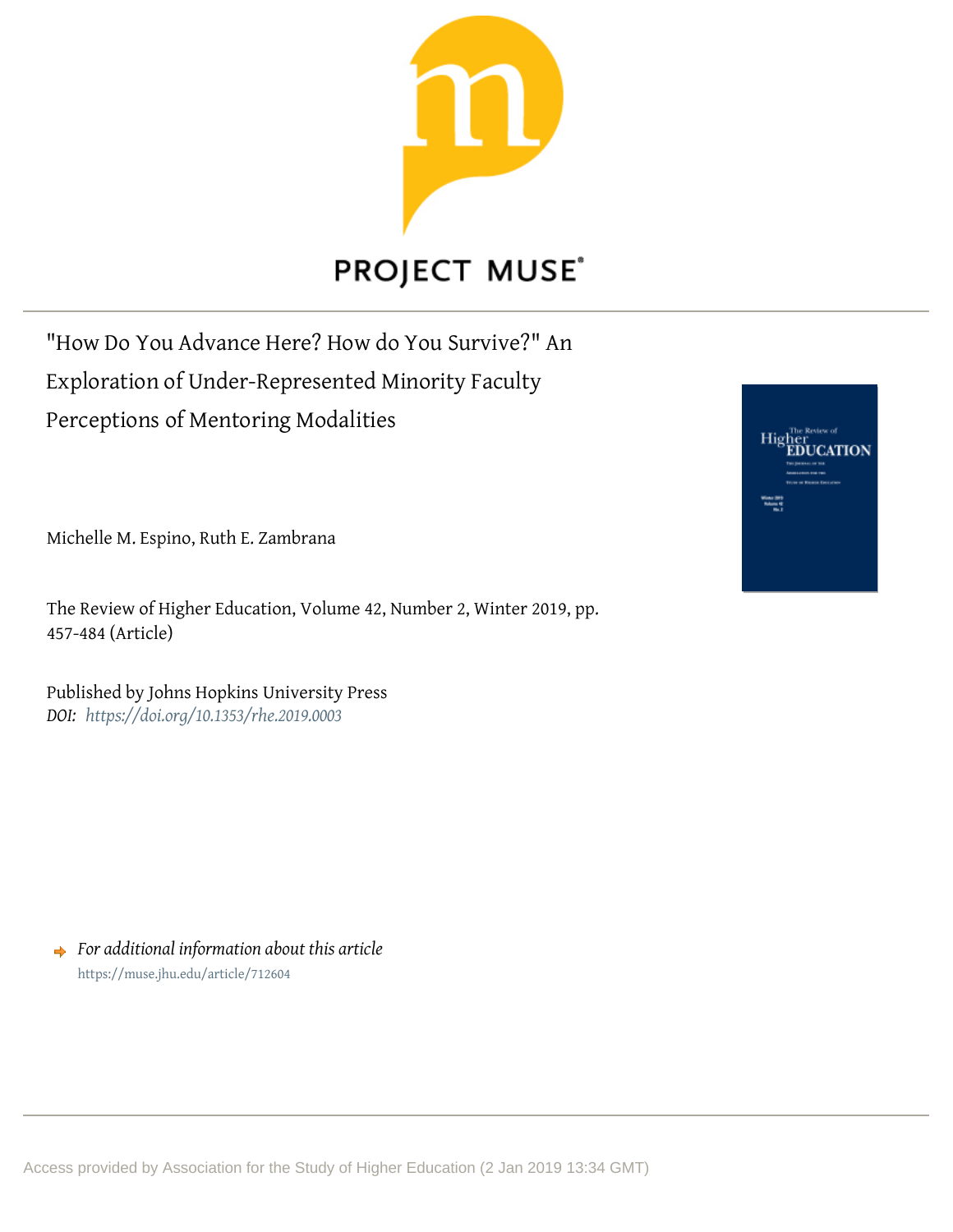*The Review of Higher Education* Winter 2019, Volume 42, No. 2, pp. 457–484 Copyright © 2018 Association for the Study of Higher Education All Rights Reserved (ISSN 0162–5748)

# **"How Do You Advance Here? How do You Survive?" An Exploration of Under-Represented Minority Faculty Perceptions of Mentoring Modalities**

*Michelle M. Espino and Ruth E. Zambrana*

Dr. Michelle M. Espino is associate professor in the Higher Education, Student Affairs, and International Education Policy program in the Department of Counseling, Higher Education, and Special Education at the University of Maryland, College Park. Dr. Espino investigates the individual, organizational, and community factors that affect educational attainment for racial/ethnic minorities, particularly for Latinx/as/os. Drawing upon interdisciplinary approaches, she strives to advance critical theoretical and methodological approaches that enable scholars to conduct meaningful and rigorous educational research. Using critical perspectives, Dr. Espino's work also exposes the social inequities that undermine individual motivations to study and work in colleges and universities.

Dr. Ruth E. Zambrana is Professor and Interim Chair in the Department of Women's Studies, Director of the Consortium on Race, Gender and Ethnicity at the University of Maryland, College Park. Dr. Zambrana's scholarship applies a critical intersectional lens to structural inequality and racial and gender inequities in population health and higher education trajectories. Her current work aims to translate research on URM faculty into effective higher education policies and practices to enhance career persistence and success. Her latest book is *ToxicIvoryTower: The Consequences of Work Stress on the Health of Underrepresented Minority Faculty* (Rutgers University Press, 2018).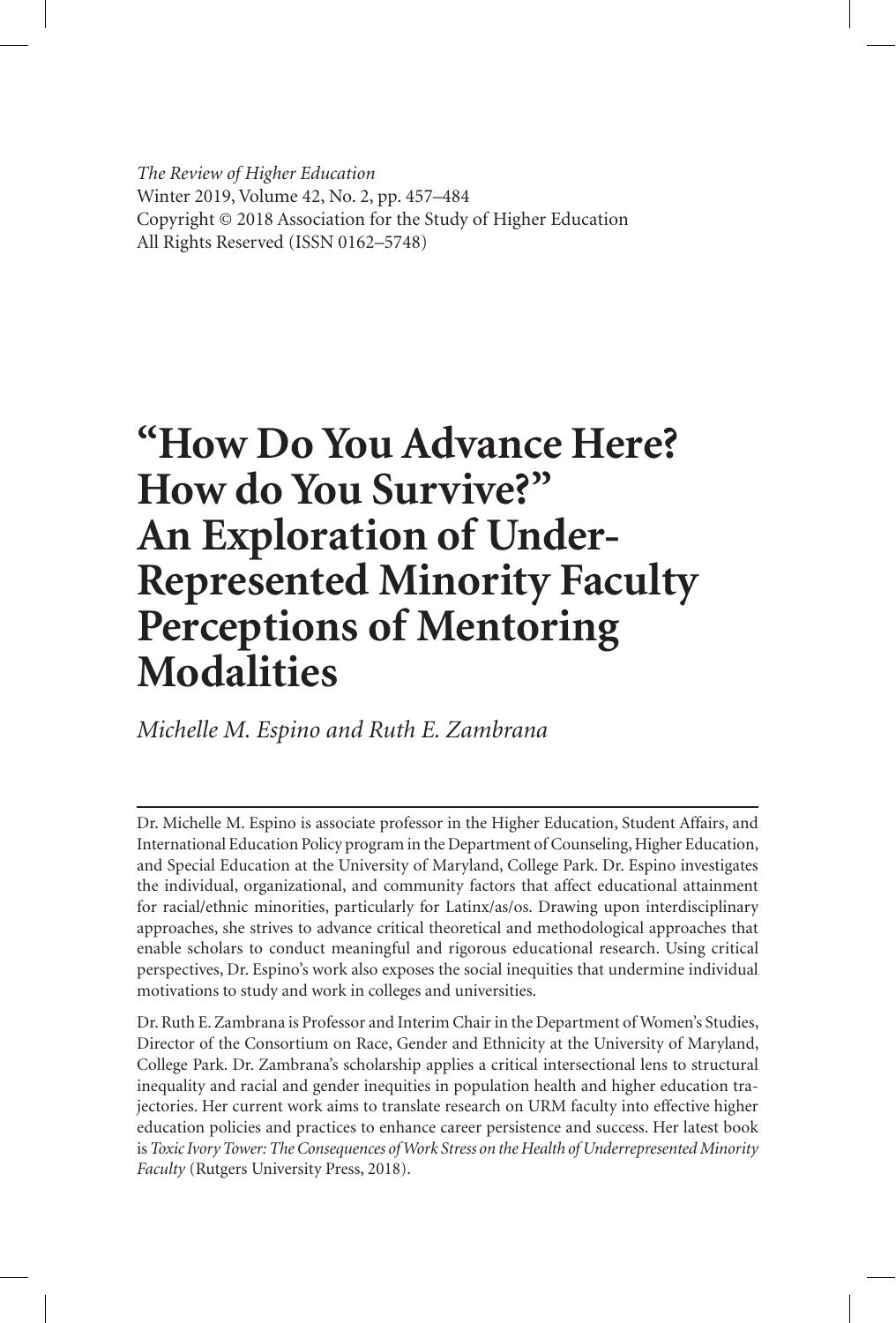**Abstract:** This article contrasts perceptions among 58 under-represented minority (URM) faculty employed at U.S. research-extensive universities who reported an absence of mentoring or experienced informal or formal mentoring modalities. Key findings reveal a mentoring glass ceiling that affects URM faculty career paths: an absence of mentoring can lead to significant career miscalculations; well-intentioned mentors can devalue faculty scholarship; lack of senior faculty accountability for observed disengagement from faculty career development; and inadequate mentorship often limits access to social networks and collaborative research opportunities. Recommendations are offered for developing effective formal mentoring initiatives that reflect an institutional investment in early-career URM faculty.

Pervasive challenges exist within research-extensive universities<sup>1</sup> that affect retention and success for early and mid-career historically under-represented minority (URM)<sup>2</sup> faculty. Ample evidence suggests that faculty mentorship is a valuable resource for imparting career guidance, transmitting social and cultural capital, and helping with the process of tenure and promotion.

#### Author's Note

Michelle M. Espino, Department of Counseling, Higher Education, and Special Education, The University of Maryland; and Ruth E. Zambrana, Department of Women's Studies and Director of the Consortium on Race, Gender and Ethnicity, The University of Maryland.

Funding for this research was provided by the Robert Wood Johnson Foundation (RWJF), Grant 68480 and the University of Maryland Tier 1 Seed Grant, Faculty Incentive Program, Principal Investigator Ruth E. Zambrana. We are especially grateful to our former program officer at RWJF, Dr. Debra Perez, for her support, guidance, and enthusiasm about this study. We also thank Dr. Lisa Lapeyrouse for her data analysis, Dr. Laura Logie for project management, Dr. James P. Barber, Dr. Gary Rhoades, and Dr. Leslie Gonzáles for their helpful feedback on the manuscript, Ms. Wendy Hall for manuscript preparation, and the anonymous reviewers for their thoughtful comments. Finally, and most importantly, we want to thank the URM faculty across the U.S. who participated in the study.

Correspondence concerning this article should be addressed to Michelle M. Espino, Department of Counseling, Higher Education, and Special Education, The University of Maryland, College Park, MD 20942. Email: mespino@umd.edu

<sup>1</sup>There are 329 U.S. Doctoral Granting Institutions of which 115 institutions are in the "Highest Research Activity" category and 105 are in the "Higher Research Activity" category. The remaining doctoral granting institutions are in the "Moderate Research Activity" category (Center for Postsecondary Research, 2015). Our sample included faculty from the Highest or Higher Research Activity doctoral granting institutions. These institutions are often referred to as predominantly White institutions (PWIs).

2 The phrase *historically under-represented minority* is intentionally used to call attention to a specific, historically marginalized cohort that was defined in the Civil Rights era and is still defined as such. This delineation does not include international faculty, Asian Americans, other Latin American subgroups, or White women in male-dominated fields such as STEM.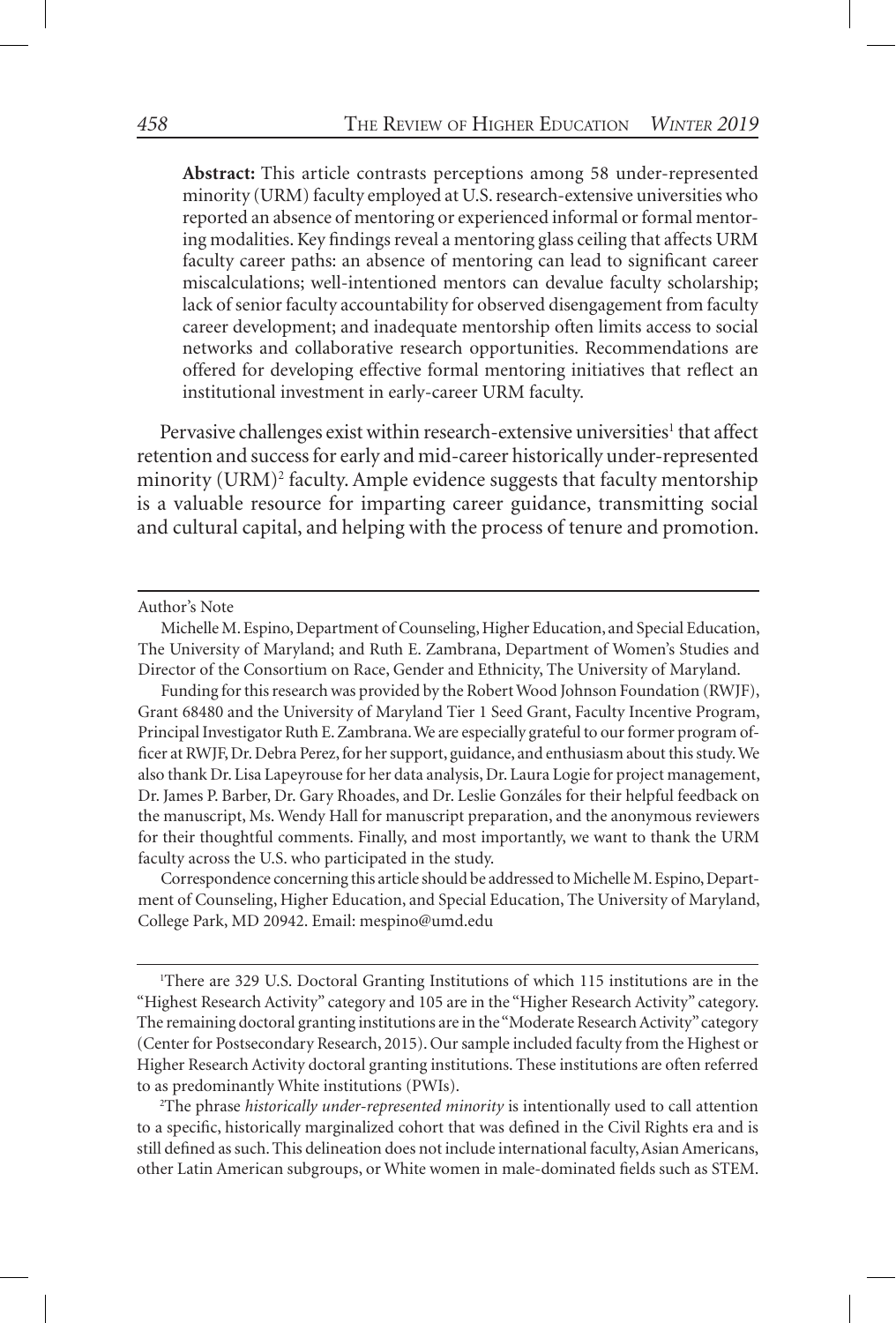As a form of professional socialization, mentorship involves individuals of superior rank and/or experience who serve as mentors to instruct, counsel, guide, and facilitate the intellectual and/or career development of those identified as protégés (Blackwell, 1989; Few, Stephens, & Rouse-Arnett, 2003; Gutiérrez y Muhs, Niemann, González, & Harris, 2012; Turner & González, 2015). Mentoring should be "developmental, intentional, [and] generative" (Mullen, 2012, p. 7), with attention directed toward the knowledge transfer of norms and behaviors, accumulation of social capital, reciprocal learning, networking, sponsoring, and navigation of organizational politics and power structures within specific higher education organizational contexts (Csikszentmihalyi, 2009; Few et al., 2003; Griffin, 2012). In the case of mentoring URM faculty, career guidance and support should enhance research skills, uncover knowledge of normative expectations, and legitimize the protégé's "ideas, intellect, and commitment to uplift both students and their communities from systematic oppression" (Zambrana et al., 2015, p. 57).

The scholarship on mentoring has proliferated in the last decade and now includes a continuum of roles from advisor to sponsor to virtual mentor. While all of these mentoring interactions may be useful and can benefit all faculty in different ways, they cannot replace the long-term guidance and care of a mentor who respects and values the scholarly promise of early career faculty. Yet most of this literature does not acknowledge the potential challenges associated with traditional forms of mentorship that maintain dominant cultural, political, and social knowledge patterns (Csikszentmihalyi, 2009; Mullen, 2012), and which may prove difficult when URM scholars' research interests are perceived as divergent (Turner & González, 2015). Studies demonstrate that URM faculty are more likely to not have mentors, often have less access to quality and effective mentorship, and are less likely to have access to mentors of the same racial/ethnic background (i.e., racial/ ethnic concordance) throughout their professional socialization experiences (Diggs, Garrison-Wade, Estrada, & Galindo, 2009; Price et al., 2009; Wong et al., 2001; Zambrana et al., 2015).

To address the barriers that prevent access to helpful mentorship, universities have developed initiatives in which senior faculty members are formally assigned to socialize early career faculty members "into the culture, mission, goals, and characteristics of the university and the communities it serves" (Otieno, Lutz, & Schoolmaster, 2010, p. 77). By strengthening social capital, early career faculty can better access resources, such as faculty mentorship and research opportunities that help support retention (Boykin et al., 2003; Turner & Myers, 2000). Some scholars argue that, based on how formal mentoring is implemented, this mentoring modality often resembles supervision rather than a helpful mentorship structure that can contribute to successful faculty socialization (Kay, Hagan, & Parker, 2009). In addition, early career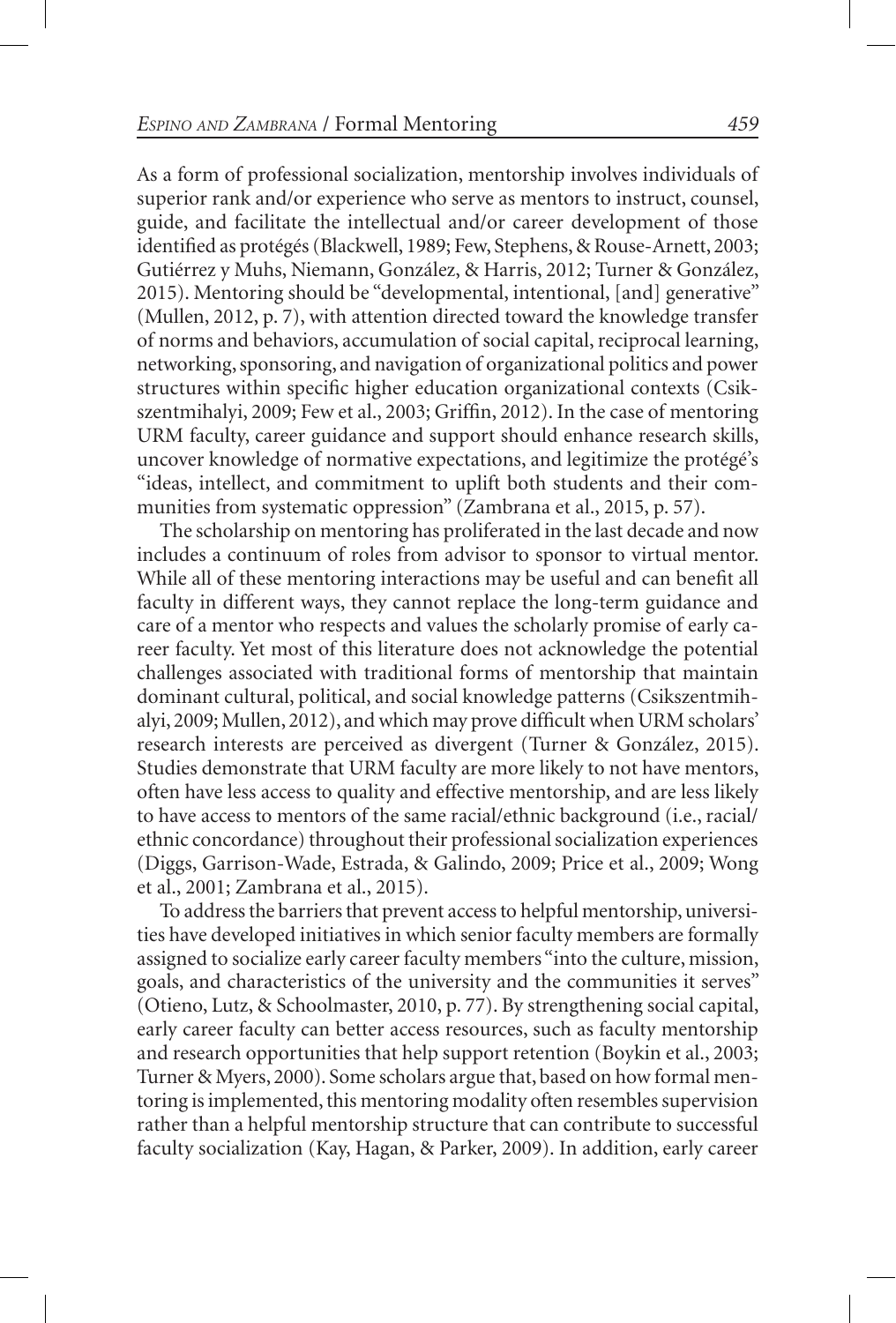scholars may have formally assigned departmental mentors, but those mentors may not value the URM faculty's research interests, understand societal struggles experienced by URM faculty, or have the skills necessary to offer political guidance, especially regarding tenure and promotion processes. Since the 1960s, formal mentoring, and other mentoring modalities have been viewed as important avenues for facilitating career success, but have been rarely studied as an organizational approach for addressing the professional socialization of URM faculty (Chao, 2009; Otieno et al., 2010). Few studies, to our knowledge, have explored how various mentoring modalities are perceived in terms of helpful career guidance and professional socialization. The purpose of this study is to contrast perceptions among 58 URM faculty employed at U.S. research-extensive universities who either reported an absence of mentoring or who experienced informal or formal mentoring modalities. We also explore participants' perceptions regarding racial/ethnic concordance (i.e., same-race mentorship) in mentoring modalities.

#### **Conceptual Framework**

A growing body of knowledge in higher education and sociology regarding structural inequality and the role of organizational culture has enhanced our understanding of retention and career success for URM faculty (Bonilla-Silva, 2009; Feagin, 2006, 2013). Critical organizational theory explores the role of implicit bias and racism in mentoring modalities within the racialized boundaries of predominantly White academic organizational structures (Alemán & Alemán, 2010; Chesler & Crowfoot, 2000; Chesler, Lewis, & Crowfoot, 2005; Croom & Patton, 2011–2012; Feagin, 2006, 2013; Solórzano, 1998; Wingfield & Alston, 2014). Four tenets guide our analytic frame: a) racism is ordinary and not aberrational; b) U.S. society is based on a "White-overcolor ascendancy" that advances White supremacy; c) race and racism are social constructions; and d) storytelling "urges Black and Brown writers to recount their experiences with racism" (Delgado & Stefancic, 2001, pp. 7–9). Drawing on these scholarly perspectives, we contend that higher education is a bastion of culturally-driven organizational rules and norms that obscure "individual capacities for clarity and responsibility," especially in recognizing the covert nature and permeation of racialized processes throughout the academic organization (Chesler & Crowfoot, 2000, p. 437).

In a system of privilege and exclusion, higher education has "distinct structural features, role relations, informal system dynamics, and environmental stresses and strains" (Luna & Cullen, 1995, p. 6). Policies and professional socialization practices are devised and implemented to ensure that all members of the knowledge organization, especially early career faculty, preserve the beliefs, values, and norms of organizational culture that undergird a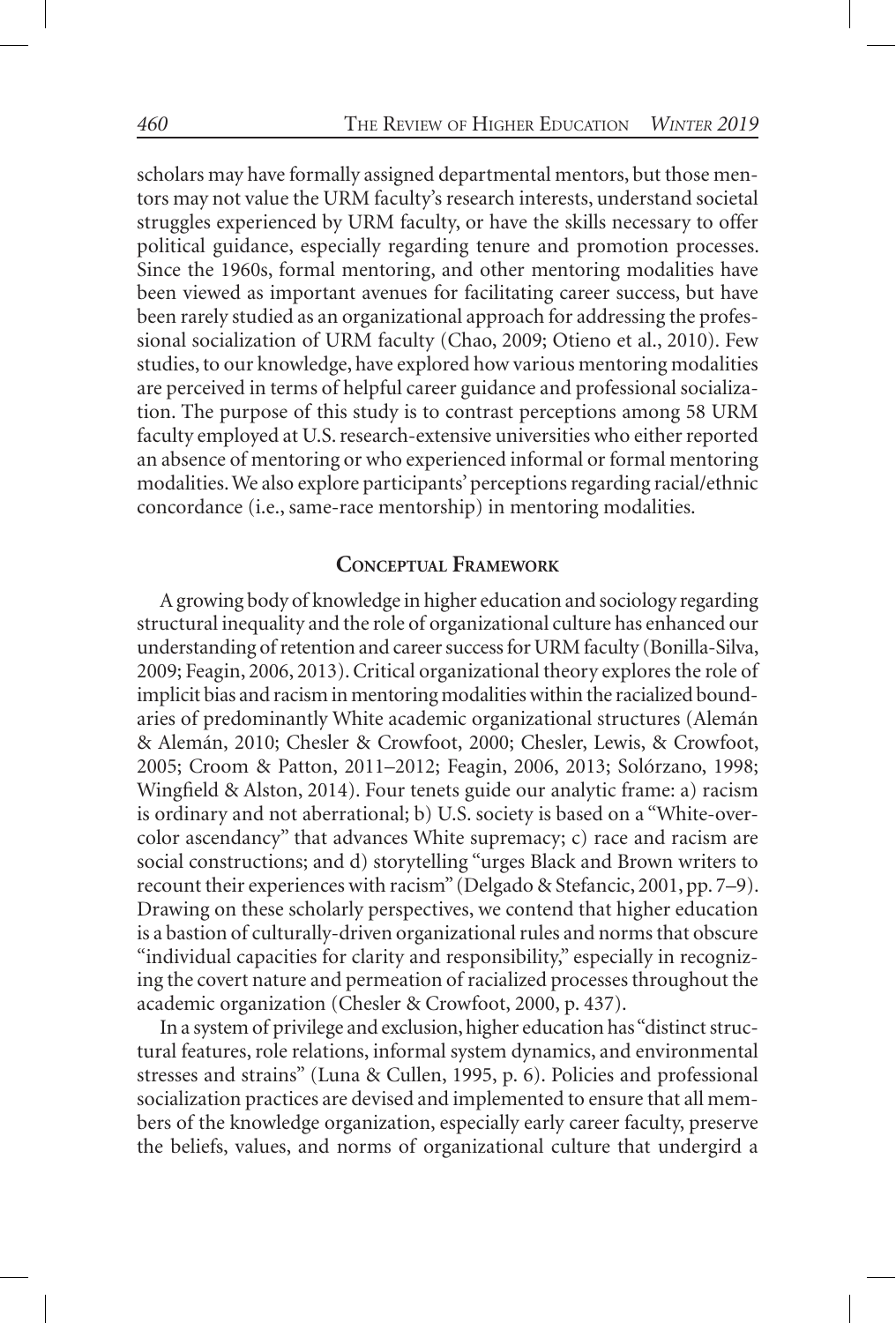stringent perspective on the meaning of success and productivity (Chesler & Crowfoot, 2000; Luna & Cullen, 1995; Perlow, 1998; Wingfield & Alston, 2014). In turn, the academic organization expects that faculty members will learn the normative expectations, conform to these expectations regardless of sufficient mentoring guidance, and know exactly how to become wellregarded scholars who will garner greater prestige for the university.

 Faculty members have limited power in changing policies and practices at the organizational level; rather, their power resides at the departmental level with departmental chairs and senior faculty serving as appointed guardians of "often unverbalized" normative expectations (Huston, Norman, & Ambrose, 2007, p. 503) and (un)written rules (O'Meara, Chalk Bennett, & Niehaus, 2016). Departmental chairs are entrusted with the authority to interpret and implement mentoring policies in order to accelerate professional socialization and usher early career faculty through tenure and promotion processes, often with limited guidance, organizational structure, or written procedures (Pifer & Baker, 2013). Without a commitment of departmental faculty to quality mentorship, formal mentoring as an organizational practice may reflect "symbolic encouragement" (Bell, 2004, p. 5) and empty promises in facilitating the productivity and success of URM faculty.

#### **Can Formal Mentoring Promote Professional Socialization Practices?**

There have been several innovations in mentorship approaches such as pre-arrival/arrival mentoring, group mentoring, and peer mentoring (see Murakami and Núñez, 2014, Otieno et al., 2010, Patton, 2009, and Patton and Harper, 2003); however, the one-on-one relationship developed through formal mentorship, often implemented in academic departments, is underevaluated. Formal mentoring opportunities "involve the building of personal and professional relationships that can be mutually beneficial for both the junior faculty and the host institution" (Otieno et al., 2010, p. 79). Formal mentoring can provide a valuable format for transmitting career guidance and social support to assuage the challenges that early career faculty may experience in developing professional networks (e.g., sponsors and expert advisors), as well as to counter systemic barriers to advancement within elite academic contexts (Carr, Palepu, Szalacha, Caswell, & Inui, 2007; Daley, Wingard, & Reznik, 2006; Diggs et al., 2009; Price et al., 2009). However, lacunae exist in scholarly knowledge about how early career URM faculty perceive their formal mentoring relationships, and how these perceptions can inform organizational investments in effective implementation efforts of this mentoring modality.

The formal mentoring modality is particularly important because the processes of socialization via mentoring that begin in doctoral education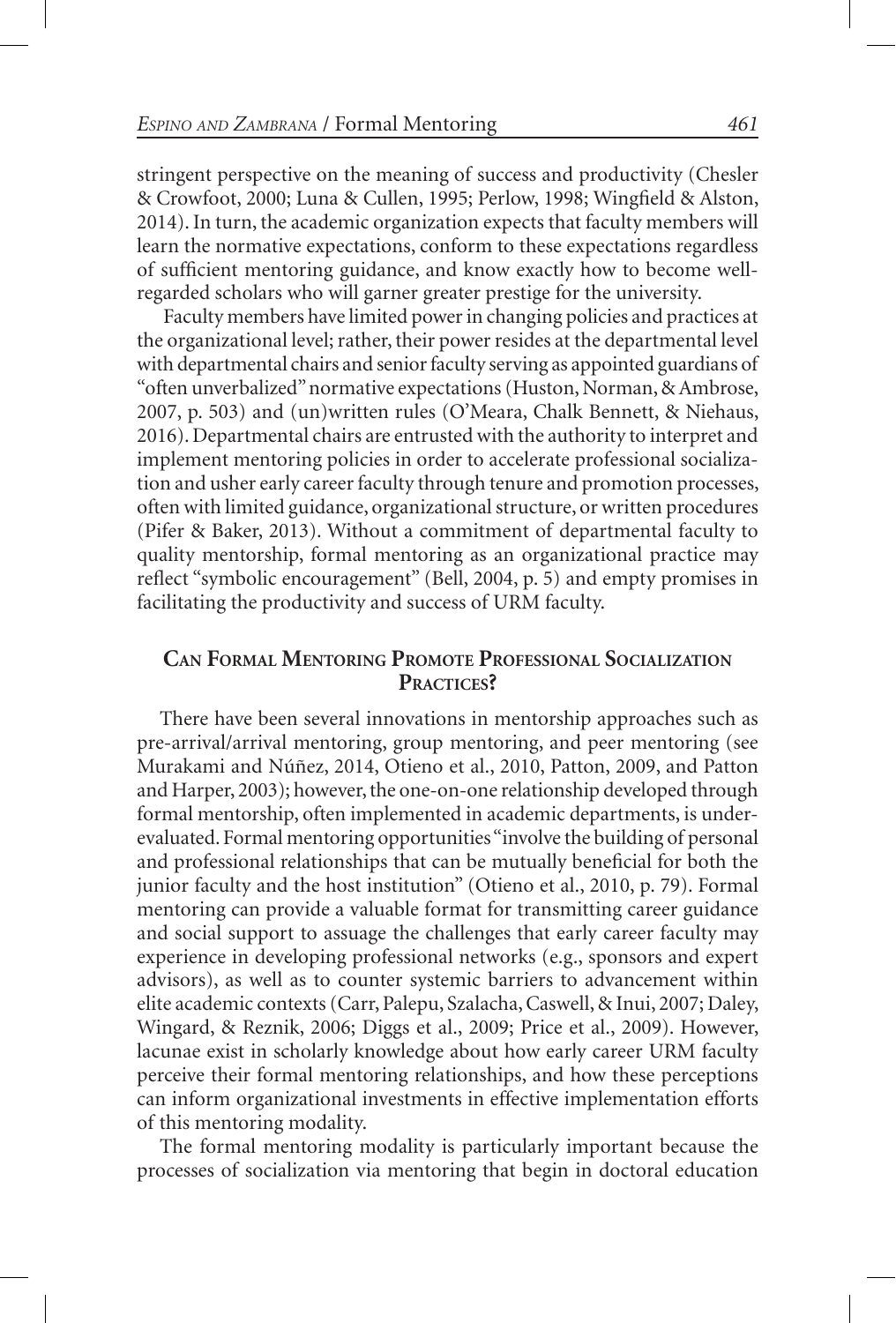are not readily available to URMs as they are to their White counterparts (see Espino, 2014; Patton, 2009). URM faculty, therefore, encounter a paradox: they experience marginalization and social exclusion in the academic environment, yet seek a remedy within the same organizations that may be complicit in that marginalization. An approach that has been proposed to remedy under-representation is to match faculty of similar racial/ethnic backgrounds (e.g., racial/ethnic concordance) as mentors. Solórzano's (1998) study of Chicana/o Ford Foundation Graduate and Postdoctoral Minority Fellows emphasizes the importance of "similar race-ethnic" faculty role models. As one of his respondents notes, "you need to see someone like you in the position that you hope to attain. Otherwise you begin to wonder, to doubt, to second guess yourself" (Solórzano, 1998, p. 128). Based on recent data, however, racial/ethnic concordance in formal mentoring relationships is untenable. In 2013, URM faculty comprised only 6%, 10%, and 11% of the faculty ranks of full professor, associate professor, and assistant professor, respectively (National Center for Education Statistics, [NCES], 2016). In fall 2013, of those full-time faculty whose race/ethnicity was known, 78% were White, 10% were Asian American/Pacific Islander, 6% were African American, 4% were Hispanic, and less than one percent were American Indian/Alaska Native (NCES, 2016).

Given the slow rate at which departmental faculty demographics shift, the expectation of a "critical mass" of underrepresented minority faculty who might conceivably mentor underrepresented minority faculty is unlikely in the near-term in virtually all graduate departments, making it necessary to seek alternative racial/ethnic configurations within mentoring relationships. Cross-racial/ethnic mentoring relationships can be challenging when non-URM mentors fail to acknowledge power dynamics, implicit bias, paternalism, racism, and unwritten dominant culture norms within departments and university policies (Cowin, Cohen, Ciechanowski, & Orozco, 2011; Thomas & Hollenshead, 2001). To be helpful, cross-racial/ethnic mentorship matching requires an understanding on the part of, mostly, White faculty members and administrators, regarding the role of racial/ethnic social status in personal interaction, collegiality, social systems, and organizational structures (Evans & Moore, 2015; Stanley, 2006). Ideally, meaningful cross-racial/ethnic formal mentoring relationships entail a sense of trust; acknowledgement of covert and overt forms of racism; a willingness to propose strategies for helping URM faculty manage potential misperceptions regarding their research agendas; and acknowledgement of the extent to which URM faculty are othered in their departments and universities (Diggs et al., 2009). Based on extant literature, formal mentoring modalities do not always consider these important components that could assist with the professional socialization of URM faculty; rather, this mentoring modality may inadvertently serve as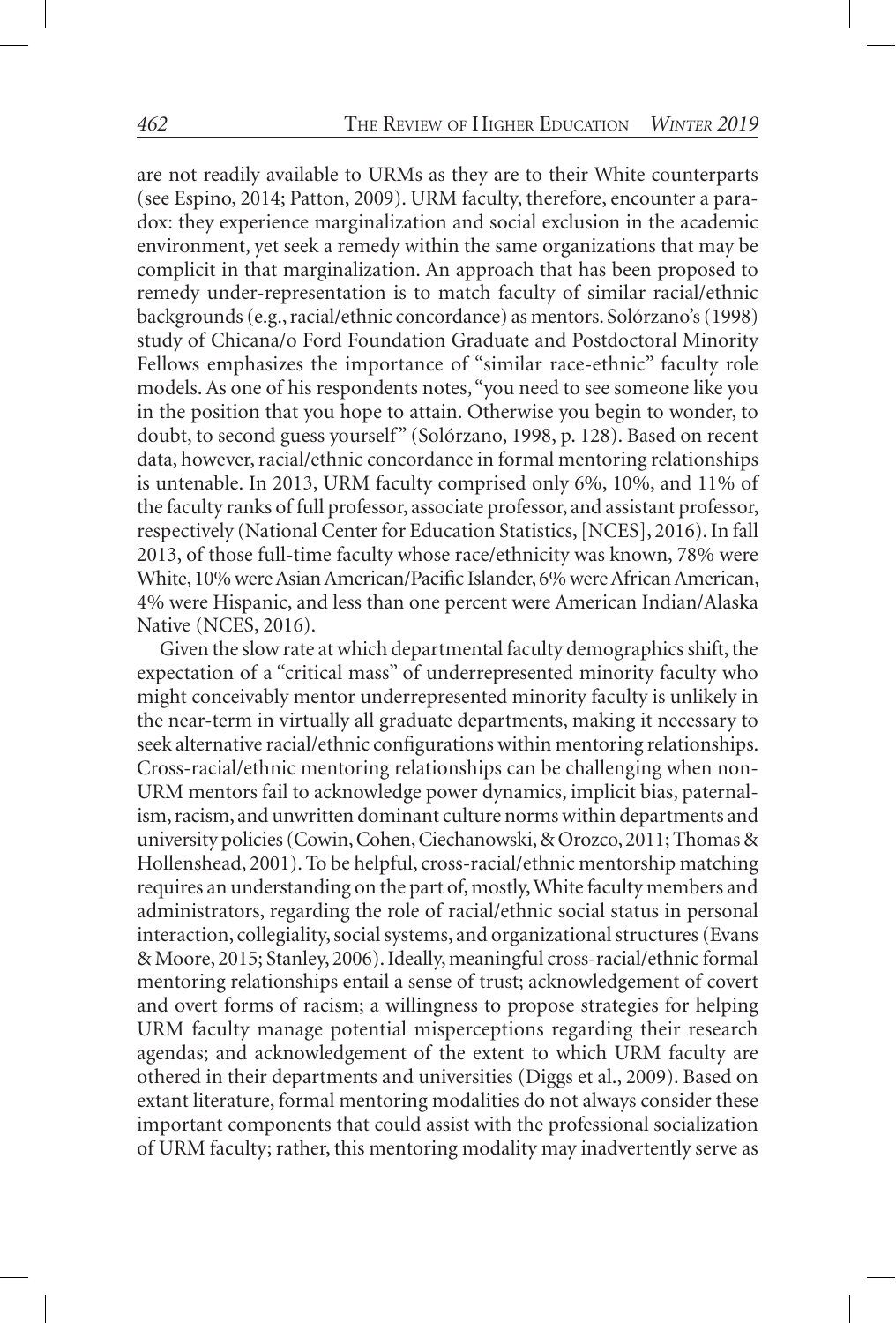a barrier to retention and advancement due to senior faculty lack of interest, insufficient time commitment, limited training, and general disengagement (Boykin et al., 2003; Guzman Johannessen & Unterreiner, 2010).

Identity markers of race/ethnicity and historical incorporation often shape the workplace climate and interpersonal interactions between URM and non-URM faculty. They also influence the organizational opportunity structure via differential access to resources and power, thereby reinforcing racialized hierarchies (Ridgeway, 2014; Wingfield & Alston, 2014). Historically, higher education has excluded URM faculty through various practices, including mentoring, which are rooted in dominant ideologies that "sustain a biased class structure; facilitating only the psychosocial and career benefits of mentoring for some groups by some groups" (Mullen, 2012, p. 15). These ideologies are apparent at the earliest stages of faculty development (i.e., doctoral education), whereby students are (un)willingly socialized to fit rigid conceptualizations of the "ideal" type of scholar (Noy & Ray 2012): one who displays "detachment and distance, the use of abstract concepts, assertive self-confidence, competition, independent work habits, and loyalty to colleagues—even at the expense of allegiance to one's community of origin" (Margolis & Romero, 1998, p. 9). As a result, URM faculty, who often experience tokenization, marginalization, and isolation, are in a constant state of navigating labyrinths of organizational structures that were not intended to serve historically marginalized groups, at times, navigating these structures with little to no strategic or political guidance from mentors (Aguirre, 2000; Gonzáles, Murakami, & Núñez, 2013; Martínez Alemán, 1995; Turner, 2002; Zambrana et al., 2015).

Drawing on empirical evidence and an integrative critical organizational framework, we examine the perceptions of URM faculty who either reported an absence of mentoring or who experienced informal or formal mentoring modalities, with particular attention to formal mentoring. Formal mentoring has been proffered as an organizational solution to retention and the professional socialization of URM faculty yet it is understudied. We seek to understand whether formal mentoring is perceived as a helpful modality that can support URM faculty in their career trajectories.

#### **Methodological Approach**

This study draws on a mixed methods study design using data from 58 URM faculty. Qualitative data were obtained from group interviews  $(n=21)$ and individual interviews  $(n=37)$  combined with descriptive-linked survey data. Six group interviews were conducted by race/ethnicity with an average of five respondents. In keeping with mixed-methods strategies, which do not "always require the consideration of distinctions between . . . paradigms as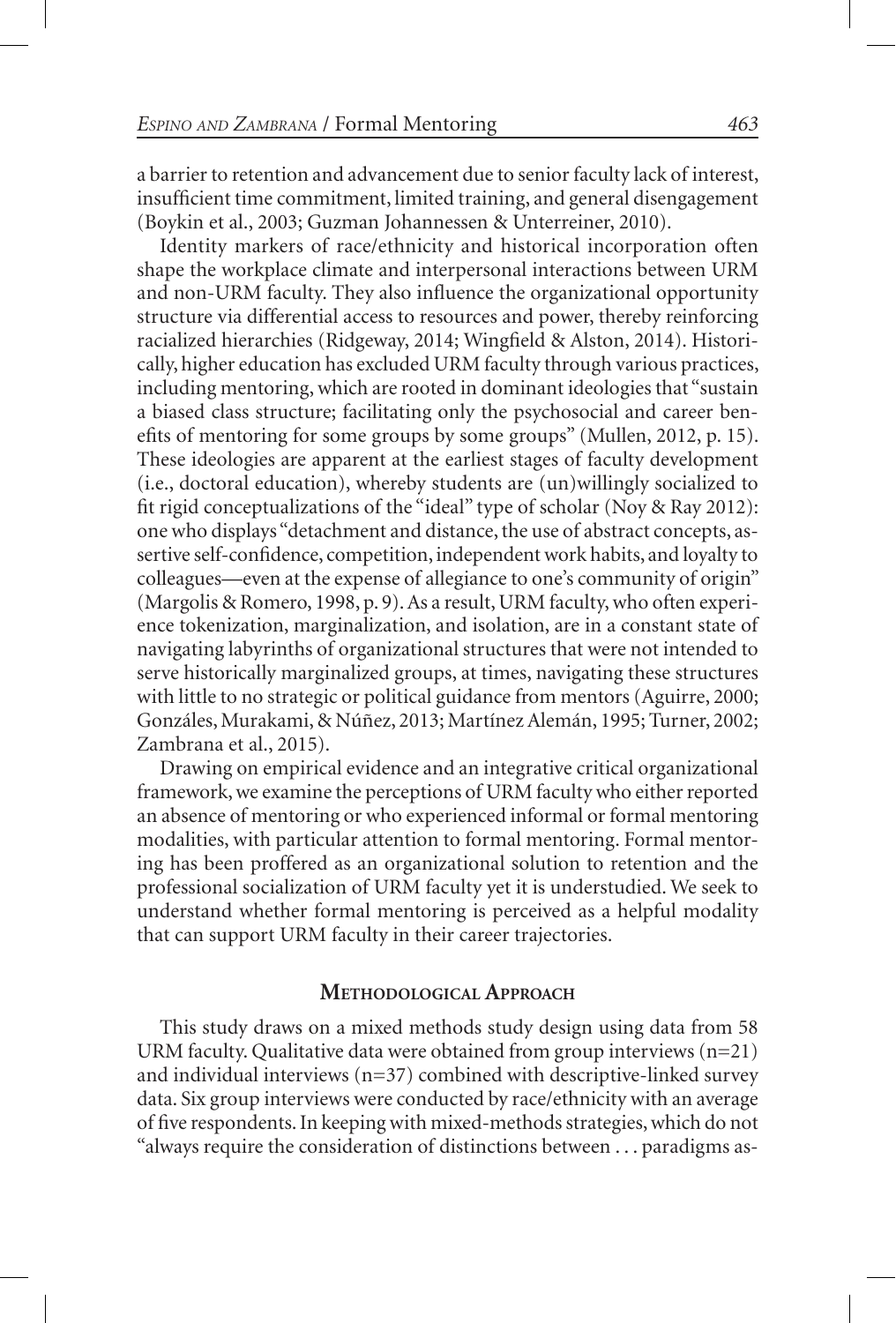sociated with qualitative and quantitative research" (Jones, Torres, & Arminio, 2014, p. 152), we draw from qualitative data to provide richness and depth to our understanding of mentoring as a resource in participant career paths. The collection of URM faculty narratives strengthens our critical interpretive analyses of higher education organizational contexts associated with mentoring modalities that would be difficult to capture using only a survey method. By gathering rich narrative data, we unearth the possibility for "deep structure" explanatory descriptions of macro-organizational processes and micro-interpersonal relations and perceptions that enable the voices of the silenced to be heard (Castro, Kellison, Boyd, & Kpoak, 2010).

Sample Criteria and Data Collection

Criteria for sample selection were very specific as URM faculty lives have been de-privileged by their historic intersectional social status identities (Hill Collins, 2015; Ridgeway, 2014). Eligibility criteria for study participants included U.S.-born women and men of African American, Mexican-American, and Puerto Rican descent who were tenure-track assistant or associate URM faculty members at 22 Predominantly White Institutions (PWIs) in the Highest and Higher Research categories of Carnegie Classification. These specific racial/ethnic groups are under-represented in the academy relative to their proportion in the general U.S. population (Bensimon, 2005; Moreno, Smith, Clayton-Pedersen, Parker, & Terguchi, 2006). They also share involuntary historical incorporation into the U.S. (via slavery, colonization, or territory acquisition) that has shaped avenues of economic and social opportunity over time, often reflecting a legacy of exclusionary experiences in higher education due to their social status.

Study participants were identified through network sampling techniques using existing academic list-serves, personal contacts, and respondent referrals, among others, to assure representation by racial, ethnic, and gender characteristics as well as rank and geography. We aimed to gain information about contemporary faculty career advancement issues. Thus, adjuncts, lecturers, and full professors were excluded based on an analytic decision that contingent faculty hold temporary teaching positions and full professors have already successfully completed tenure and promotion processes. The research design was reviewed and approved per the University of Maryland Institutional Review Board procedures. Written consent was obtained from all participants, and those who agreed to individual and group interviews were compensated for their time via small gift incentives.

 Data were collected from 2010 to 2012. The data collection protocols consisted of 20 open-ended questions, of which data from four questions were used for this paper: Describe your mentor /mentee relationships. How do your actual experiences with mentoring within your current institution compare to ideal? Has mentoring made a difference in your career path? In what ways? In addition, a brief demographic survey with a linked ID number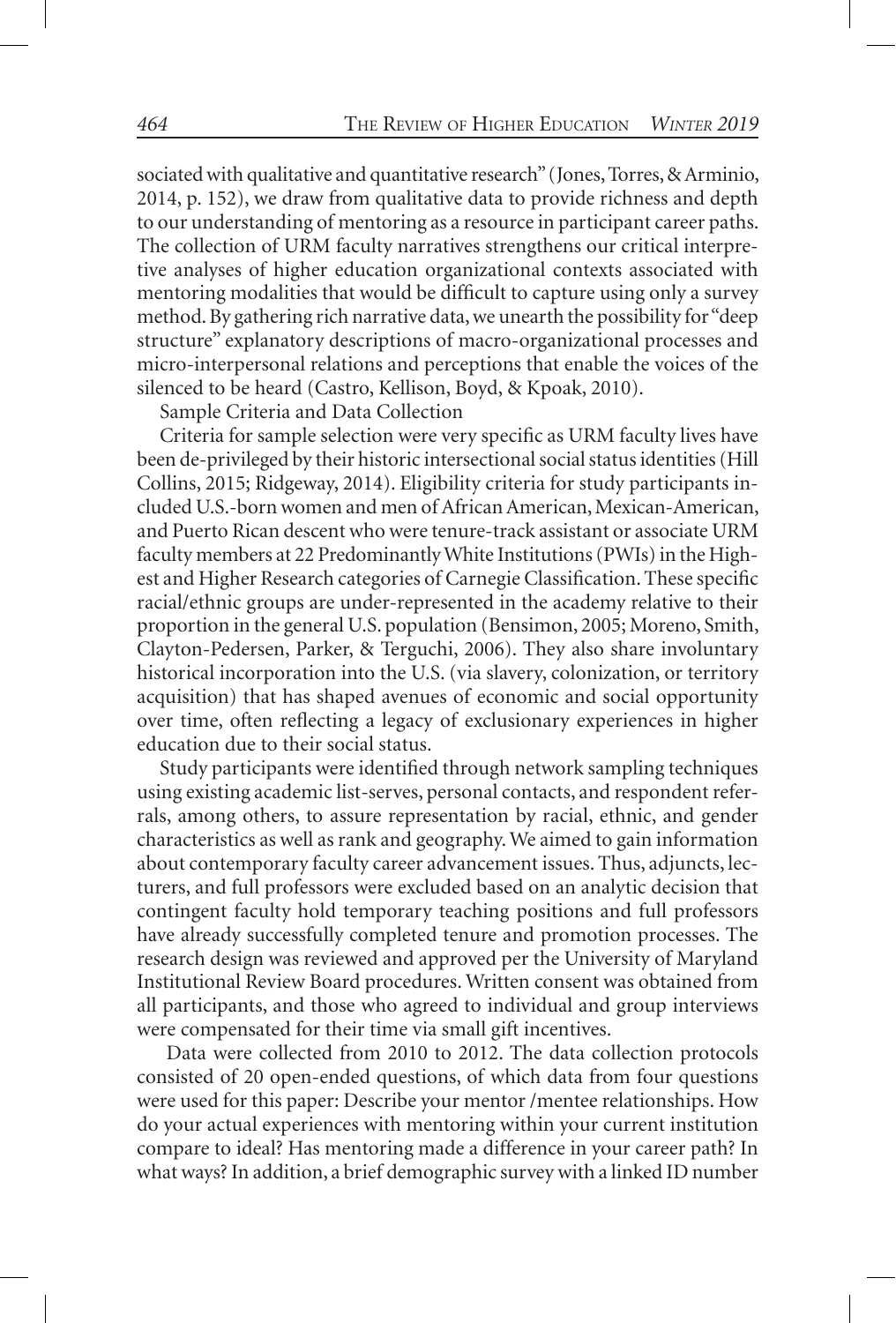was administered upon completion of the individual and group interviews (100% response rate), which included: a) demographic indicators; b) employment and educational background; and c) mentorship items adapted from the National Faculty Survey (Robert Wood Johnson Foundation [RWJF], 1995). Mentorship items included: identification of a current mentor, number of mentors, mentor's gender (male/female), and race/ethnicity of current mentor (response options included: White, not of Latino-origin; Black; not of Latino-origin; Asian or Pacific Islander; Native American/American Indian; Hispanic/Latino and Other). An additional item asked if respondents believed that inadequate mentoring impeded their career growth, with 5 response options: very significantly; a great deal; somewhat; hardly at all; and not at all. The senior author conducted most of the individual and group interviews due to the sensitivity of the content of protocol schedules. Participants were provided a debriefing, if desired, after the individual or group interview. On average, individual interviews lasted 1 hour 51 minutes and group interviews averaged 2 hours 42 minutes. All the interviews and focus groups were digitally recorded and professionally transcribed.

#### *Sample Description*

Table 1 shows descriptive survey data by mentoring status: participants who reported an absence of mentoring  $(n=6)$ , participants who reported receiving informal mentorship but did not participate in formal mentoring opportunities (n=24), and participants who reported engaging in formal mentoring opportunities  $(n=28)$ . The sample is comprised of African American (40%), Mexican-American (36%), and Puerto Rican (24%) faculty; a majority (96.7%) of which were trained at research extensive public and private universities. Fifty-five percent of participants are women. Sixty percent of participants are assistant professors, while 40% are associate professors. The majority of participants (58%) had spent less than 6 years at their current institutions. The disciplines represented in the study include arts and humanities (10%), social sciences (40%), STEM and health (31%), and education (11%).<sup>3</sup> Nearly 90% of the sample report having at least one mentor, but nearly 60% report that *inadequate* mentoring had a significant or somewhat significant impact on their careers. Participants who report an absence of mentoring work slightly more hours per week and are older than participants in the informal and formal mentoring modalities. The average age of participants is 40.9 years. Although career stage may seem to be an important factor in mentoring experiences, participants who reported an

<sup>3</sup> Because of the highly sensitive nature of the data collected and since most of the sample is comprised of participants who are the only URM faculty in their departments or are part of a small number of URM faculty within their disciplines, we honor their anonymity by not connecting disciplines with specific participants.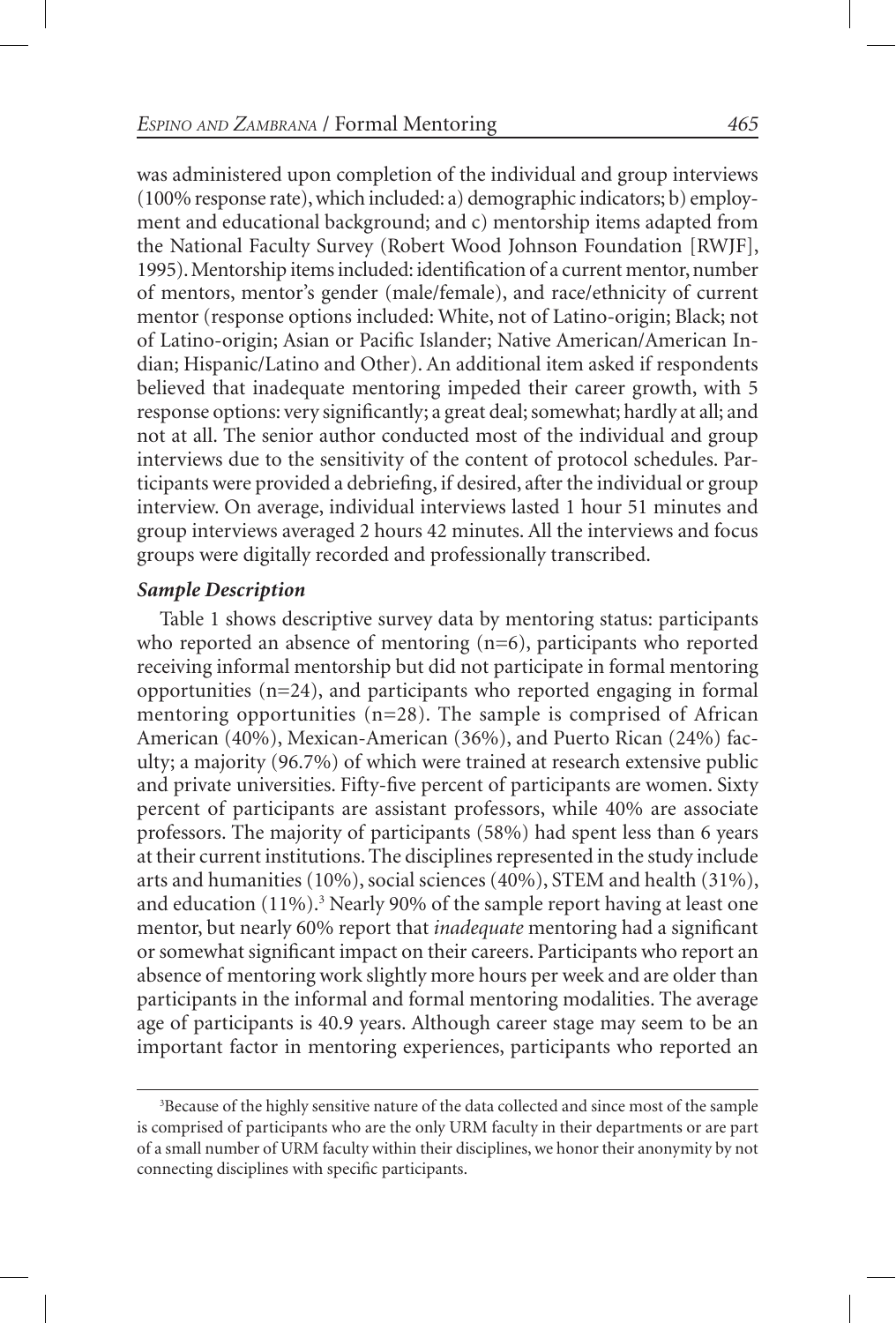absence of mentorship also had a much longer time to degree completion (8.4 years in contrast to the average 6 years) suggesting that mentorship resources were not readily available at the beginning of their careers.

#### *Analysis*

Descriptive analyses (frequencies, proportions, and means) were derived for all sociodemographic, employment, and mentoring variables. Coding was completed in Atlas.ti 6.2—a qualitative analysis software program—to allow for efficient coding, analysis, and interpretation of the data. Thematic content analyses of interviews by the research team in conjunction with the major theorizing constructs drawn from an extensive literature review on academic environments and work life among URM faculty yielded 13 main codes including sub-codes. A codebook was created to standardize codes and as a reference in the case of discrepancies between coders.

All four main coders, two doctoral candidates and two post-doctoral researchers, were experienced qualitative researchers. Coders received six hours of training regarding the purposes of the study and interpretations of main codes in the codebook. In addition, three weekly three-hour sessions were held during the team coding of initial interviews to discuss any inconsistencies or potential new codes. Research team meetings were held monthly thereafter. Each transcribed interview and focus group was read multiple times by the assigned coders and then coded, line-by-line, to develop case-ordered, then theme-ordered, descriptive matrices (Rubin & Rubin, 2005). A third coder reviewed all transcripts to reconcile any inconsistencies in the main thematic codes. Noteworthy, agreement was relatively consistent among coders (Clarke, 2007).

For these analyses, respondents were categorized into three groups based on their responses to two items: Have you had a mentor in the past three years? (Yes/No) and Have you ever participated in a formal mentoring program through your university or outside organization? (Yes/No). The groups included: 6 who reported an absence of mentoring; 28 who reported participation in informal mentoring with no formal mentoring; and 24 who reported participation in formal mentoring initiatives through their home institutions. Interestingly, most of the participants who were involved in formal mentoring opportunities had also participated in post-doctoral formal mentoring programs funded through external agencies and/or the federal government.4

<sup>4</sup> Over 80% of all participants received postdoctoral training at universities with Highest and Higher Research Activity with an average of 2.2 years (SD=1.29). Examples of post-doctoral fellowship programs that include formal mentoring are: American Association of Medical Colleges, Ford Foundation, Kellogg Foundation, Mongan Commonwealth Fund Fellowship in Minority Health Policy, National Science Foundation Advance, Robert Wood Johnson Foundation New Connections, University of California ACCORD, and Woodrow Wilson Career Enhancement Fellowship.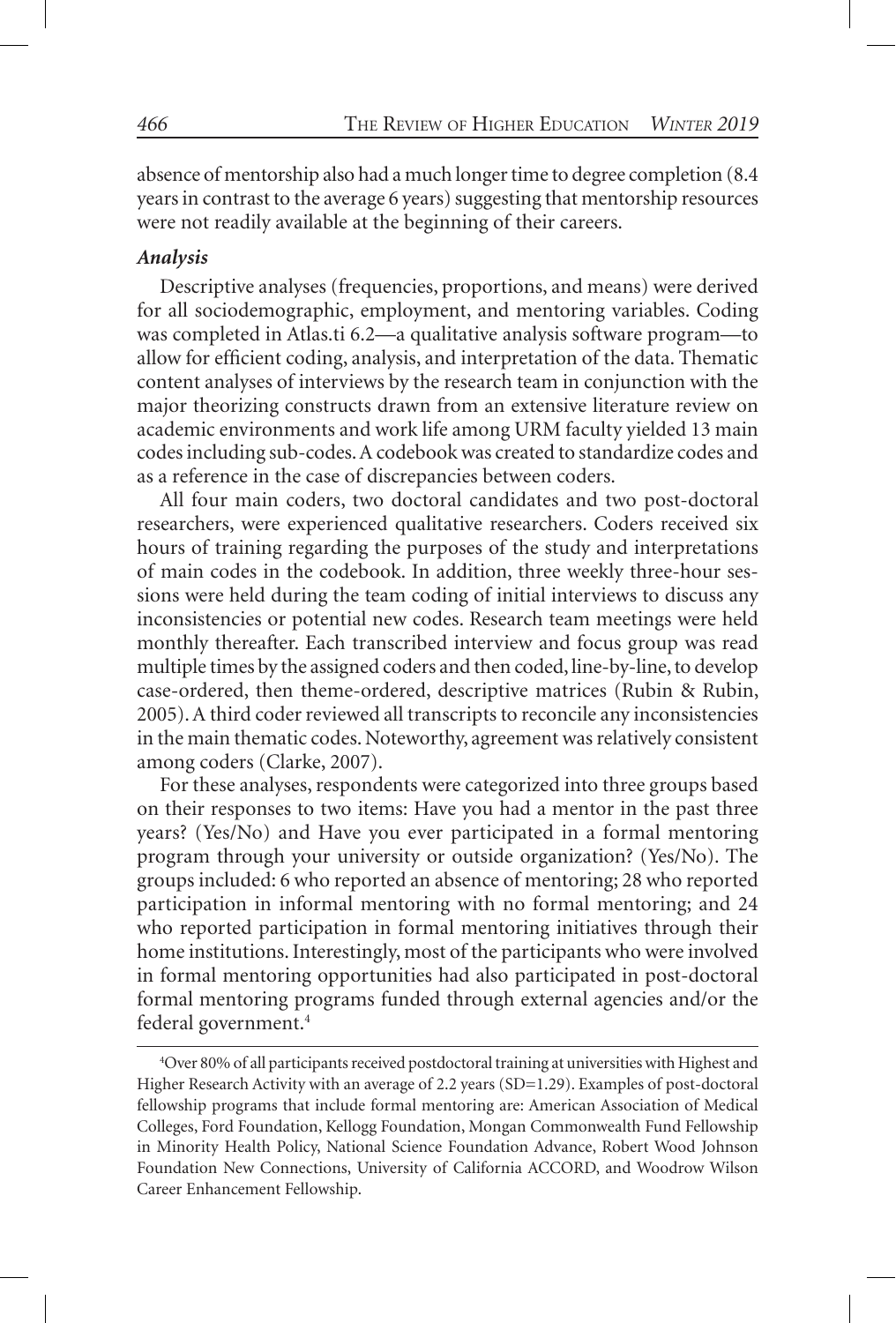| Descriptive Statistics of Sample by Mentoring Status (N=58) |                                          |                      |                        |                       |                     |  |  |  |
|-------------------------------------------------------------|------------------------------------------|----------------------|------------------------|-----------------------|---------------------|--|--|--|
| Variables                                                   |                                          | Total                | No<br>Mentoring        | Informal<br>Mentoring | Formal<br>Mentoring |  |  |  |
|                                                             |                                          | 58 (100%)            | $N=6(10\%)$            | $N = 28(48%)$         | $N=24(41\%)$        |  |  |  |
| Ethnicity                                                   | African                                  | 23 (40%)             | 1(17%)                 | 12 (43%)              | 10 (42%)            |  |  |  |
|                                                             | American<br>Mexican-                     | 21 (36%)             | 2(33%)                 | $9(32\%)$             | $10(42\%)$          |  |  |  |
|                                                             | American<br>Puerto<br>Rican              | 14 (24%)             | $3(50\%)$              | 7(25%)                | 4(17%)              |  |  |  |
| Male<br>Age                                                 | 26 (45%)<br>40.9                         | $1(20\%)$<br>49.8    | 13 (46%)<br>40         | $12(50\%)$<br>40.9    |                     |  |  |  |
| Professional Rank                                           | Assistant<br>Associate                   | 33 (60%)<br>22 (40%) | $1(20\%)$<br>$4(80\%)$ | 22 (79%)<br>6(21%)    | 10(45%)<br>12 (55%) |  |  |  |
| Weekly Work Hours<br>Years in PhD Program                   |                                          | 55.9<br>6.0          | 58.4<br>8.4            | 56.8<br>5.9           | 55.5<br>5.6         |  |  |  |
| Discipline                                                  |                                          |                      |                        |                       |                     |  |  |  |
|                                                             | Arts and<br>Humanities                   | $10(40\%)$           | $2(40\%)$              | 4(14%)                | 4(18%)              |  |  |  |
|                                                             | Social<br>Sciences                       | 22 (40%)             | $2(40\%)$              | 11 (39%)              | $9(41\%)$           |  |  |  |
|                                                             | STEM and<br>Health                       | $17(31\%)$           | 1(20%)                 | $9(32\%)$             | 7(18%)              |  |  |  |
|                                                             | Education                                | $6(11\%)$            | $\mathbf{0}$           | 4(14%)                | 2(9%)               |  |  |  |
| Number of Mentors                                           |                                          |                      |                        |                       |                     |  |  |  |
|                                                             | No current<br>mentor                     | $6(11\%)$            | $6(100\%)$             | $0(0\%)$              | $0(0\%)$            |  |  |  |
|                                                             | $1-2$ mentors $15(27%)$                  |                      | N/A                    | 8(29%)                | 7(32%)              |  |  |  |
|                                                             | 3–4 mentors 22 (39%)                     |                      | N/A                    | 11 (39%)              | 11 (50%)            |  |  |  |
|                                                             | 5 or more                                | 13 (23%)             | N/A                    | 9(32%)                | 4(18%)              |  |  |  |
|                                                             | Impact of Inadequate Mentoring on Career |                      |                        |                       |                     |  |  |  |
|                                                             | Very<br>Significantly/<br>A great deal   | 13 (24%)             | $2(40\%)$              | 6(21%)                | 5(23%)              |  |  |  |
|                                                             | Somewhat                                 | 18 (33%)             | $2(40\%)$              | 11 (39%)              | 5(23%)              |  |  |  |
|                                                             | Hardly/<br>not at all                    | 23 (43%)             | $1(20\%)$              | $10(36\%)$            | 12(55%)             |  |  |  |

**Table 1.**

Note: Due to rounding, percentages may not sum exactly to 100%; some variables have missing data.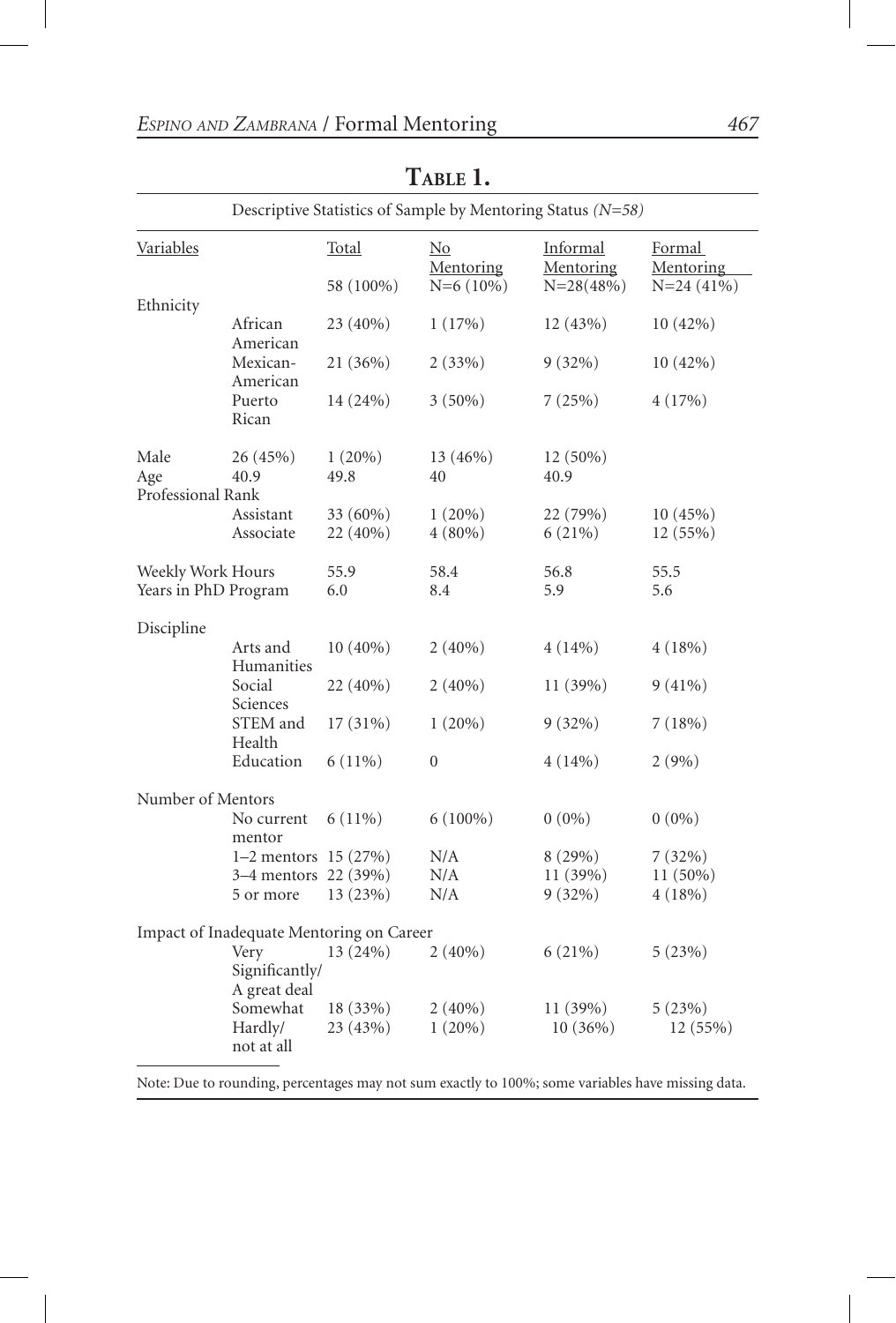Drawing from extant literature on mentoring and the critical organizational framework, we interpreted the themes by mentoring modalities or absence of mentorship and participants' perceptions of the role of racial/ ethnic concordance in mentoring relationships within known organizational structures and processes. All participants reported challenges across mentoring modalities and provided their own perceptions and experiences with mentoring or its absence at different moments in their career paths. They also reported employing various strategies to successfully navigate their academic work environments. We selected quotes that captured patterns of responses for each group. The analyses of the four questions yielded the following themes: an absence of mentoring is perceived as benign neglect; informal mentoring is perceived as less helpful than formal mentoring; perceived inadequacies in formal mentoring may limit access to social capital; and the absence of racial/ethnic concordance can contribute to a "mentoring glass ceiling" that limits the quality of mentoring received. The qualitative data contextualizes meaningfully how mentoring is implemented within an academic setting and highlights the benefits as well as the potential pitfalls within formal mentoring relationships in contrast to informal mentorship and absence of mentorship.

 Multiple techniques were built into the study's design to validate the findings and increase trustworthiness and credibility (Glesne, 2011). Beyond methodological consistency and theoretical sensitivity (Corbin & Strauss, 2008), the primary verification techniques included: (a) data and analytic triangulation and (b) peer review/debriefing (Glesne, 2011). Since data were derived from multiple sources, including individual and group interviews, and linked surveys, triangulation confirmed that these data reflect patterns of experience and are not due to research protocols, measures, or specific wording of questions (Denzin & Lincoln, 1998). We also conducted "analytic triangulation" (Patton, 2002, p. 555) using multiple coders who were not present during data collection. These coders analyzed the data, and their conclusions were compared with those of the two original coders and with the senior author. (Methods are fully described in Zambrana et al., 2015.)

#### *Positionality*

The researchers' personal and professional experiences, knowledge, and social identities play important roles in building rapport, honoring participants' experiences, and analyzing data (Jones et al., 2006). Examining our positionality helps us to become "critically conscious through personal accounting of how [our] self-location, . . . position, and interests influence all stages of the research process" (Pillow, 2003, p. 178). While shared racial/ ethnic identities and positionality can be assets in data collection, common experience or shared thinking was not assumed and the senior author always asked for full explanations of any experience. The senior author is one of a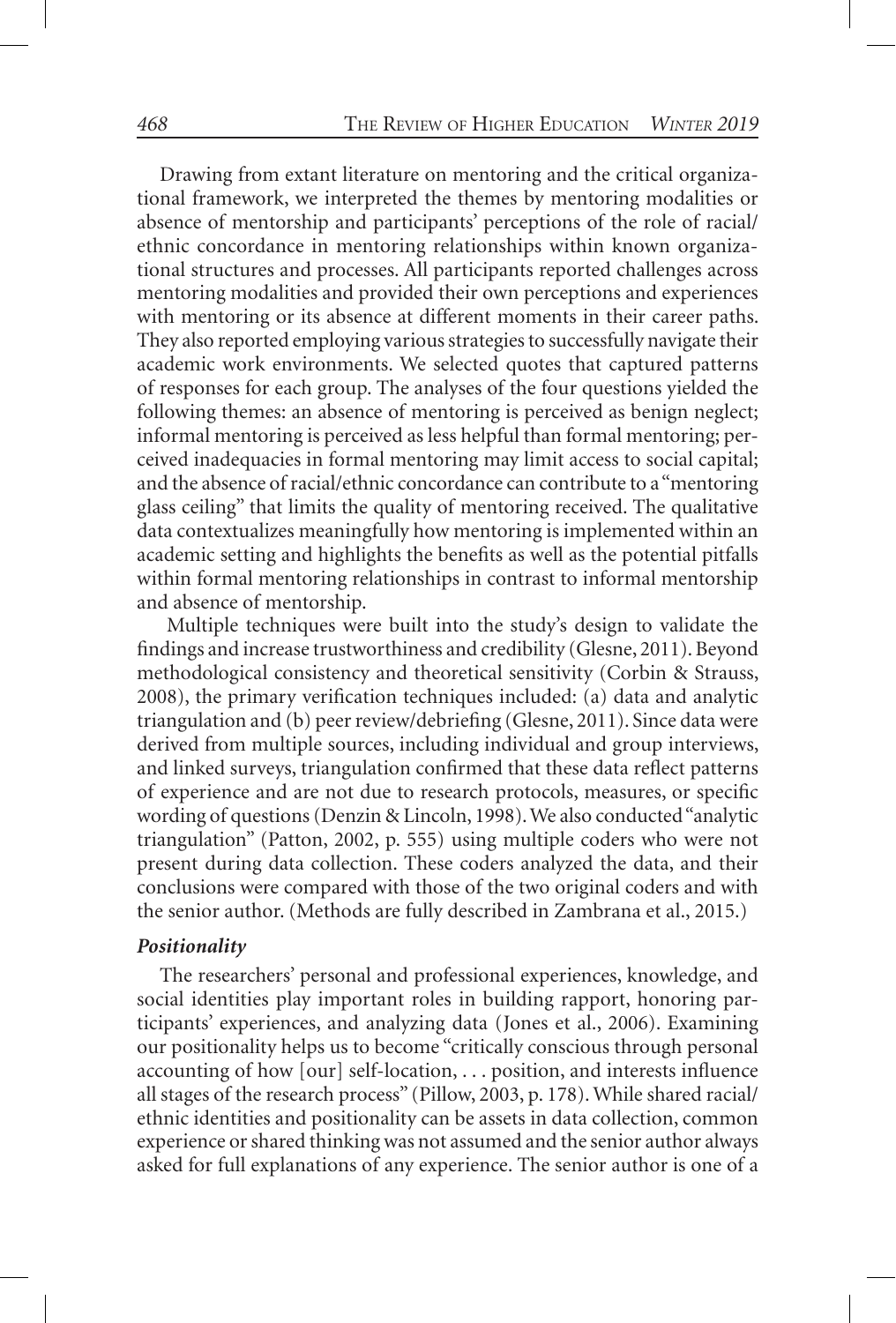small number of senior URM female, full professors in the social sciences in research-extensive universities across the U.S., which thrusts her into mentoring roles including helper, healer, and connector. Throughout the years, the senior author heard many stories of pain and anguish, perceived failure, devaluing, and absence of mentorship. Most significantly, she witnessed a stagnant dearth of URM scholars at research-extensive universities and often heard stories of illness stemming from their marginalized status and barriers to success and healthy well-being, which was the impetus for the larger mixed-methods study.

The first author is an early career URM faculty who developed an informal mentoring relationship with the senior author that involves nurturing support, political guidance, and critical feedback on manuscripts. She also has a formal mentor who was assigned by her departmental chair. As a Chicana female, the first author has a keen awareness of how racial/ethnic and gender identities are positioned in predominantly White spaces that perpetuate traditional notions of merit and colorblindness. The first author is dedicated to investigating racial/ethnic and social inequalities in higher education and society, and brings a critical approach to not only interrogating organizational structures that hinder the advancement of URM faculty, but in proposing mechanisms of support for racial/ethnic uplift. Accordingly, our collaboration (re)presents the stories of URMs who are mentored as well as those who are ignored, marginalized, and isolated.

#### *Study Limitations*

These data are limited by the cross-sectional design of the study and voluntary nature of the participants. Selection bias also represents a potential study limitation as many participants were identified by a network of senior professors known to the senior author. It is possible that those who felt well suited to the academy, were totally dissatisfied, or did not identify as an URM, elected not to participate. Further, participants could have provided socially desirable responses because they feared the consequences of disclosure to the interviewer. The findings may not be representative of the experiences of all URM (African American, Puerto Rican and Mexican-American) faculty in all academic settings. Admittedly, colorism or phenotype, self-perceptions of identity, social class status, family of origin, nativity of parents, heritage, and ideology/political orientation are important factors in the perceptions of racialized experiences that were not measured in this study. Significantly, Native Americans/American Indians, who are severely underrepresented in higher education, are not included in this paper. Nonetheless, we are confident that our data provide insight into the mentoring experiences of a sample of URM faculty at research-extensive universities nationwide.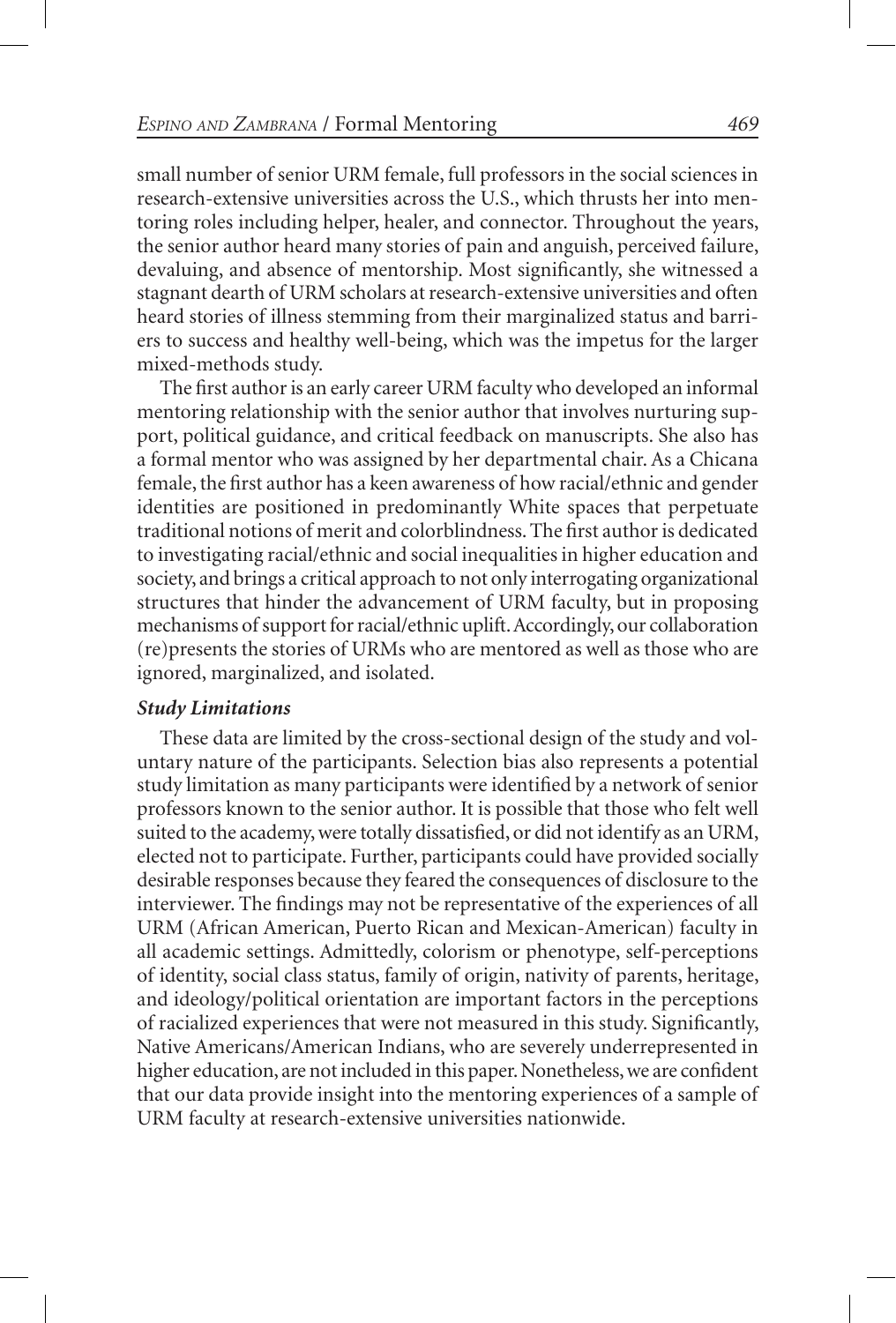#### **Findings**

 Our data yielded five key findings: an absence of mentoring is perceived as benign neglect; informal mentoring is perceived as less helpful than formal mentoring; perceived inadequacies in formal mentoring may limit access to knowledge, resources, and collaborative opportunities to increase success in achieving tenure and promotion; racial/ethnic concordance in mentoring relationships is not always necessary but its absence can contribute to the "revolving door" whereby URM faculty are cycled rather than retained; and inadequacy across mentoring modalities was perceived as associated with senior faculty disengagement, a "mentoring glass ceiling" that limits the quality of mentoring received due to ambivalence toward the career development of URM faculty.

#### *"Out in the Ocean with No Boat": Absence of Mentoring*

For the six URM faculty who reported that they had not nor were they currently receiving any form of mentorship, the absence of mentorship had detrimental effects on their career trajectories, especially with conceptualizing research agendas, publishing, and developing a network of scholars. An African American female participant states:

I wish I had more formal relationships like I see a lot of my colleagues—their mentors are introducing them to people. I don't have that and I'm constantly introducing myself and then the person will ask, "Well, who you working with?" And then I start naming names. "Oh, okay. Well, why hasn't that person talked about [you] before?"

Those who reported an absence of mentoring hoped that senior faculty would make themselves available as mentors. One Mexican-American female participant attributes a lack of interest by senior colleagues to an unwritten expectation that, as an early career scholar, she must prove her worth:

[The department wasn't] willing to provide me the resources . . . because they figured, "We are going to see if she could fail or . . . succeed, and once she succeeds, then we will give her support." [B]ecause of that experience, I ended up leaving . . . . I felt exploited and disrespected . . . .

An African American female participant also shares her disappointment with the lack of support offered within her department:

A lot of my experiences have been benign neglect. Everyone just lets me figure it out. Meanwhile, I'm spinning in all directions and . . . it's frustrating. They made it very clear that they were pleased that I was competent . . . but I don't think any of them read anything I ever wrote. If they had, they would know I wasn't a very good writer [and] that I was in desperate need of some mentoring.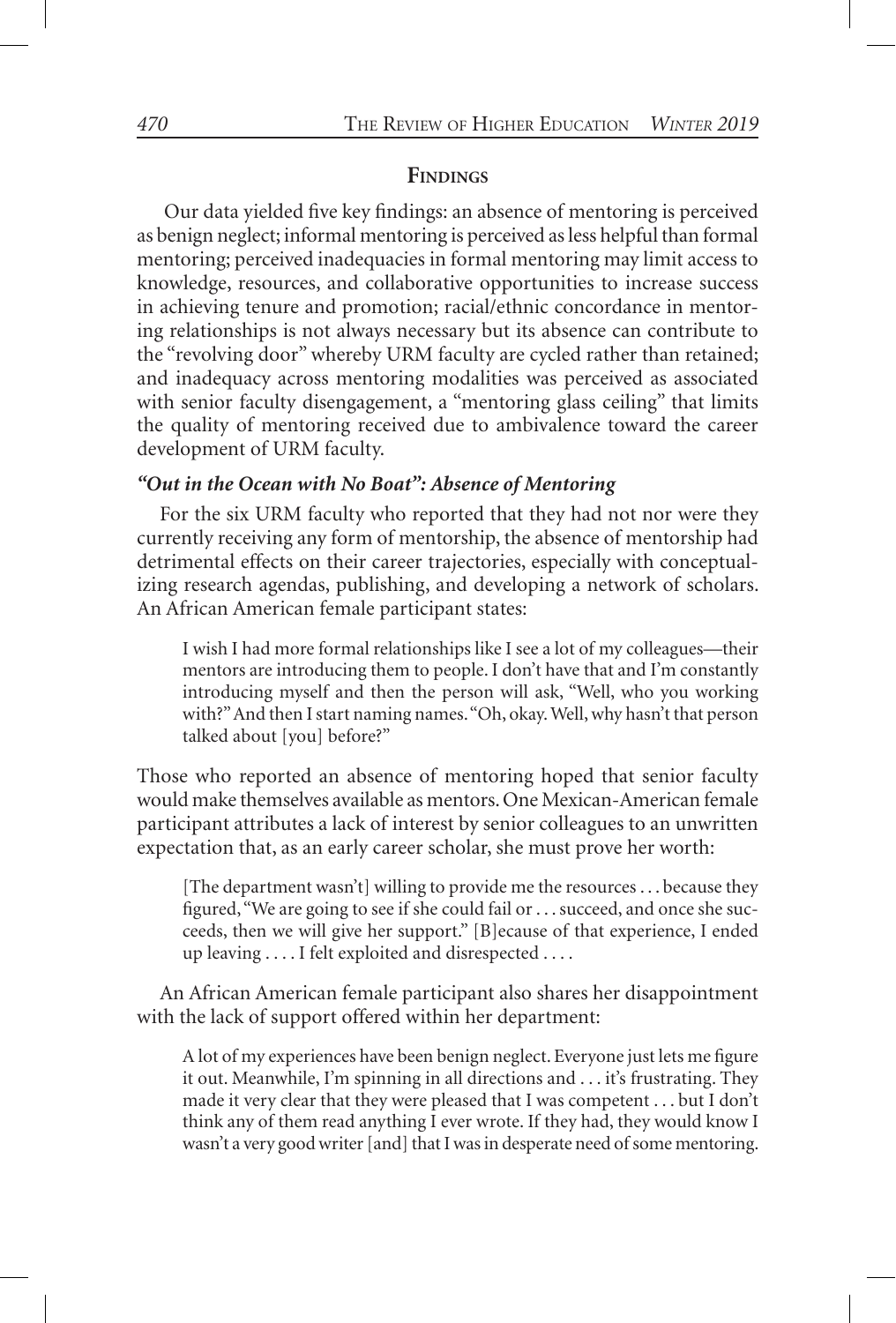The values and norms of the academy cultivate the assumption that all faculty can obtain the resources and hone the social capital needed to succeed. Few URM faculty succeed without some form of mentorship that can assist them with meeting departmental expectations:

I shouldn't have gotten to the point where a [book] proposal has gotten interest from [a university press] and then you tell me in a third-year review, "Don't write the book." I think the department has a responsibility to make sure our time is being used wisely and not wasted like that was for me. (African American, male)

Having incomplete understandings of the departmental requirements and limited early career guidance due to an absence of mentorship led to detrimental consequences at different points along participants' career paths.

### *Perceptions of Informal Mentoring: "I Need These People to Let Me in"*

Often described in the literature as more organic and natural than formal mentoring opportunities (Brown, Davis, & McClendon, 1999; Feldman, Arean, Marshall, Lovett, & O'Sullivan,2010; Mullen & Hutinger, 2008), informal mentoring relationships usually require faculty initiative not only on campus but across scholarly communities. For example, an African American female participant notes that a collaborative book project with a senior scholar led to a mentoring relationship:

[S]he said to me, "You brought this idea to me. You should be the lead author." So, someone who is really helping me get through the [publishing] process so that the next time I know what to do on my own. I value that more than she probably knows. She is not here [at my university]. She is at a small liberal arts college.

Participants who had helpful informal mentoring stated that their mentors allocated time during conference calls regarding research collaborations to ask, "How's your other research coming along?" (African American, female). That validation was appreciated, along with a willingness to share the intricacies of successfully navigating cultural norms, as an African American female participant explains:

I need these people to let me in. I'm close enough to know that this stuff is going on but . . . I need them to help me get access. I see [my informal mentor's] role as helping me - it's a whole other set of etiquette, protocol, norms, rules, culture. I don't know any of it. I'm so ignorant.

Some participants even used their own start-up monies to pay for mentorship or applied for external grants that included a mentoring component to ensure that they acquired "the best faculty mentors" (African American,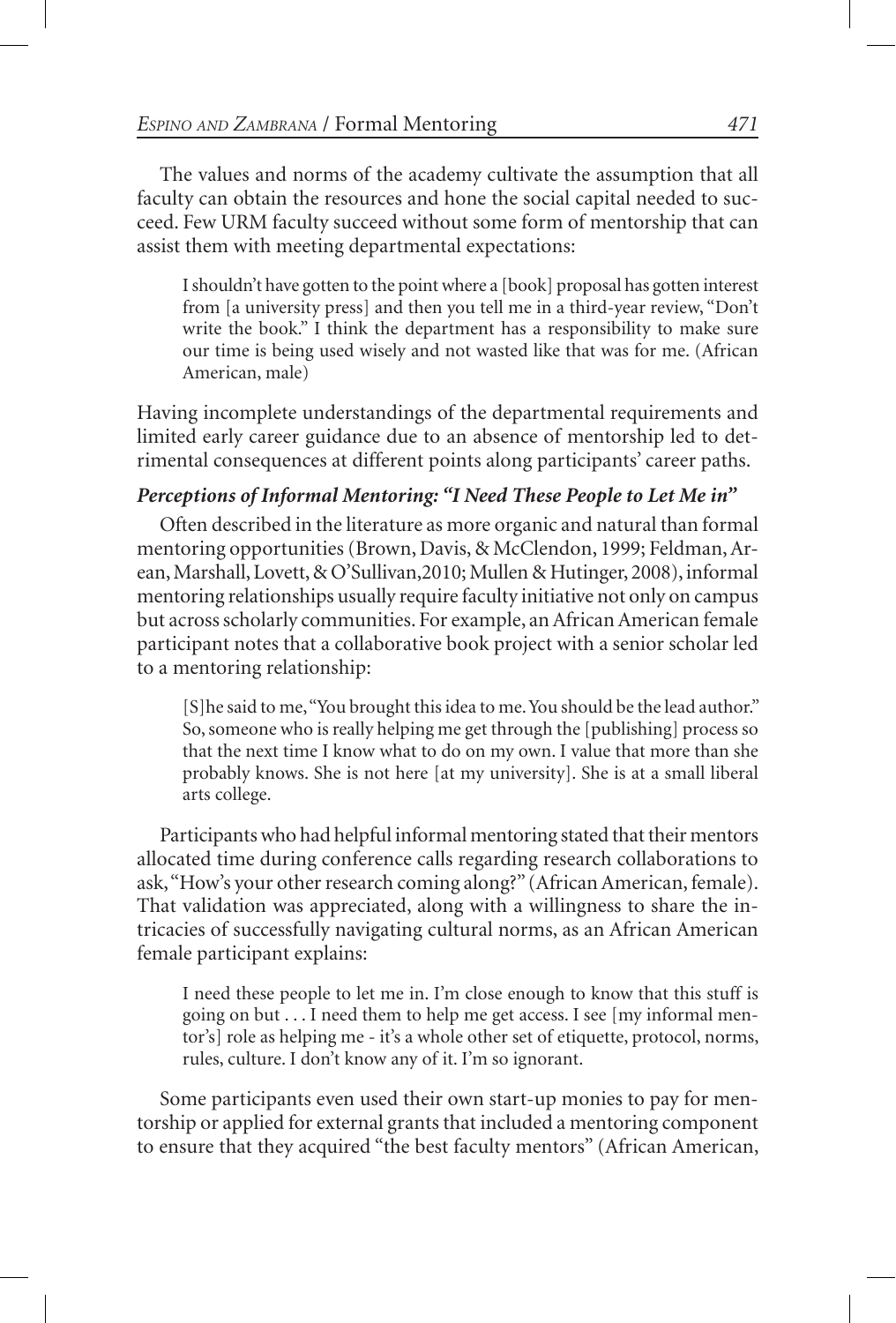female). Informal mentors offered encouraging messages such as "You are assured," "You're self-directed," "You're gonna be fine," but participants still expressed feelings of isolation (e.g., "I'm actually a lone wolf," and "I feel unanchored and alone"). Some participants expressed concerns about the "network shuffle" (Zambrana et al., 2015) of navigating between multiple informal mentors:

I have one mentor outside of [the university] and one within. The one outside is really good at reading my papers and giving me . . . honest feedback. But as an outsider, he doesn't have much to say about [departmental] politics. My other mentor here is also very good at the research stuff . . . but politically, relatively new. I've actually been here longer than this person. [A] lot of [understanding the tenure process] has been learning through observation, not learning through mentorship, which is helpful, but that's where I think my mentorship falls from the ideal. (Mexican-American, male)

A critical observation by participants was the importance of "fit" between mentor and mentee. Obtaining an informal mentor who could offer instrumental as well as political guidance proved challenging for most of the participants. Unsurprisingly, as expressed by participants who reported an absence of mentorship, a significant number of participants describe their current informal mentoring relationships as insufficient. Those who had informal mentors outside of their universities expected senior faculty colleagues in their departments to extend mentorship, yet most perceived disengagement and ambivalence in helping early career URM faculty understand university and department milestones. A Mexican-American male participant describes seeking informal mentors on his campus as "[E]very tugboat on their own. You'll figure it out. And if you need to go beg someone for free time or they turn you down, well, that's part of the experience. You've got to go learn to beg." The possibility of rejection prevented several participants from seeking informal mentors on their campuses. Similar to previous studies, participants without formal mentors were left on their own to accurately decode their home institution's ambiguous policies and practices (Johnsrud & Sadao, 1998; Stanley, 2006).

The organizational value of independence was so highly enforced that some participants either navigated the unknown by themselves or found ways to engender informal support outside of their departments and universities, most of which was cultivated through collaborative research projects external to their home institutions. The absence of formal mentoring, especially early in faculty careers led to a lack of access to knowledge, resources, and opportunities to make successful career progress. Many early career URM faculty reported that they were uninformed about important career choices and gateways that would strengthen their tenure and promotion portfolios. In some cases, participants did not realize until later in their careers what a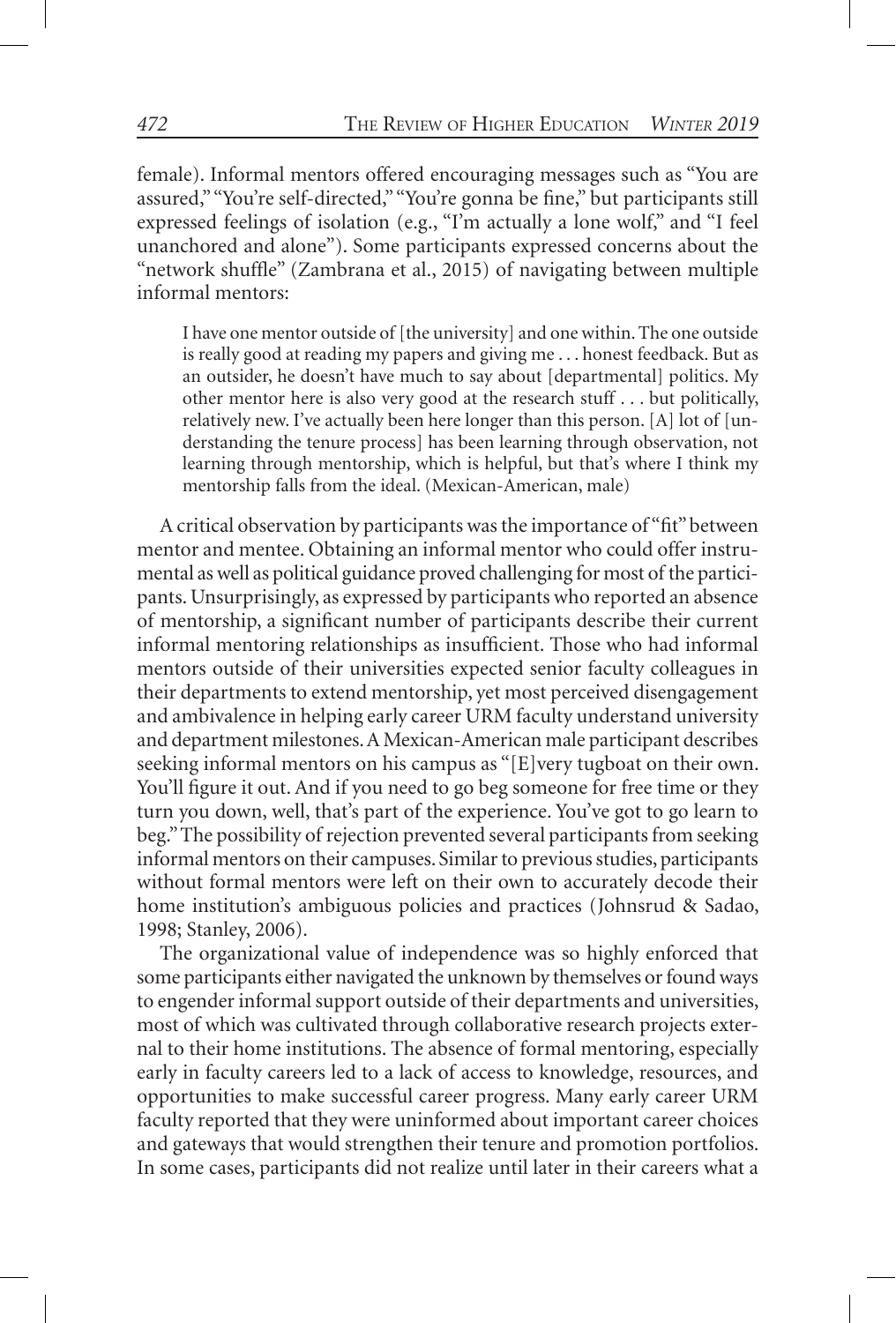formal mentoring modality could have offered. In other cases, URM faculty were well aware of what they were missing by not having a formal mentor and the negative career consequences of not having that type of guidance. As one African American female states, "I'm a strong proponent of formal, recognized, institutionalized mentorship programs as opposed to informal because I have done disastrously with a lot of the informal, but right now . . . it's a little bit too late for me to be choosy."

## *Perceptions of Formal Mentoring: "They were (Dis)Respectful of my Vision"*

Formal mentors can play critical roles in availing mentees of opportunities. Study data proffer insights into positive experiences of formal mentoring that suggest models of helpful practice. However, a significant number of participants observed obstacles to helpful formal mentoring relationships. Some participants who had formal mentors could more specifically articulate their mentoring needs such as grant writing, publication guidance, participation in editorial boards, and honing statistical skills. These participants indicated that the formal mentorship they received was more of a partnership, "[My mentor] has given me the space and the resources and the support . . . and . . . she's connected me to people. She's really served as [a] liaison . . . with the outside world when I'm just in my little cave running analysis and writing" (Puerto Rican, female).

Many of the participants were proponents of formal mentoring because they received instrumental, social, and sponsorship support (i.e., "the intellectual tools, the contacts, the writing skills, [and] the funds" [Puerto Rican Female]). Formal mentors encouraged autonomy, clearly deciphered university policies and procedures, offered feedback on research and publishing as well as co-authorship opportunities, and supported the development of long-term career goals:

My faculty mentor . . . really does take the time to sit down with me and say, "Tonia,<sup>5</sup> this has been on your CV too long. Let it die. Move onto some other things. How can you make sure that you can move this from . . . in progress to under review?" (African American, female)

Equally important, some formal mentors advised their mentees on the informal rules and power relations within the academic organization:

She's the kind of mentor that . . . can help with the strategy and the politics here. And I think that's the most useful mentorship I've gotten here . . . . So right now, the kind of mentorship I need is . . . the political mentorship. How do you get ahead? How do you advance here? And how do you survive? (Mexican-American female)

5 Pseudonym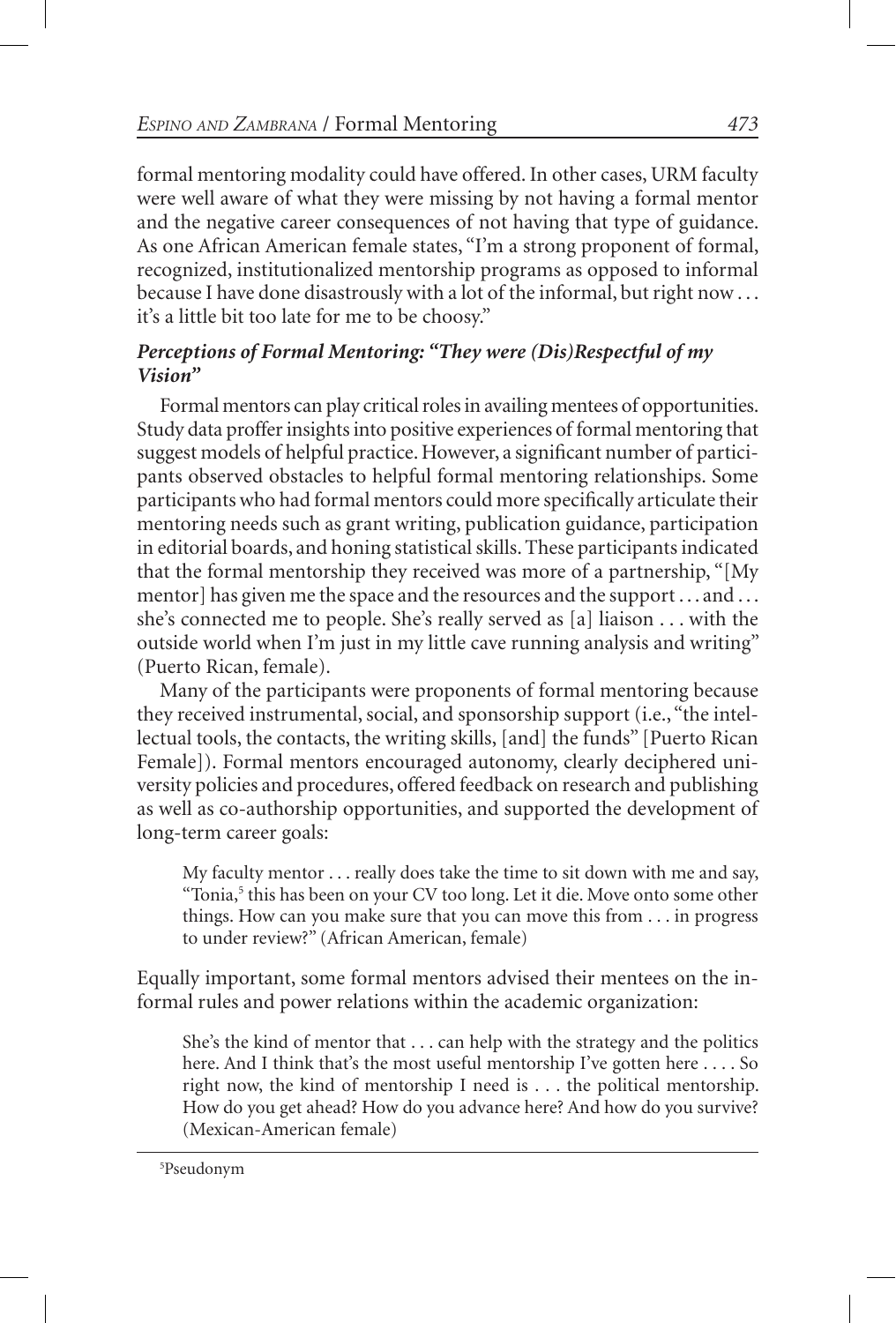Formal mentorship was often, but not always, connected to some form of compensation for mentors such as funded meals, naming in grants, or general funding, yet, from the mentees' perspectives, the incentives did not always lead to positive and enriching mentoring experiences. Several participants perceived their formal mentors as not meeting their expectations of support and shared interests, especially because some formal mentors were new to the institution, recently tenured, or, in some cases, were senior but had spent fewer years at the university than the participants:

I don't even really meet with [my formal mentor], and she doesn't know anything I'm doing . . . . After . . . six meetings with someone . . . it's like, "What does your research have to do with [this discipline] anyhow?" That's the kind of mentorship [I am receiving at my university]. (Mexican-American, female)

Some participants were skeptical of what formal mentoring entailed, as an African American female participant explains:

[M]y disappointment at the university level is that there was . . . the sort of boilerplate, "We will assign you [a mentor]." And then I quickly realized that no one really takes mentoring seriously, or if they do . . . they have a vested interest in bringing somebody forward. I kept thinking that there would be this magic mentoring and it never has really materialized, and . . . there is a level at which you do have to figure this stuff out on your own. That's part of academia. The ideal is that you wouldn't, but a lot of it, you do.

There were multiple instances in which formal mentors had no knowledge of participants' research interests, the current literature being used, or critical methodologies being employed. Although formal mentors could have been helpful in other areas of mentorship, participants equated this lack of knowledge as not being fully engaged in their success. One participant's recollection of something a formal mentor told her demonstrates how prior mentoring experiences can have lingering effects:

"I watched you flounder for years and it's good to see that you're finally coming into your own." And I thought wow, that's not really a compliment. [A]t no point did you think, "Maybe I can intercede in some way . . . ."

Overall, participants reported that their formal mentors would only meet with them on an annual basis in order for the mentor to receive recognition or institutional capital, regardless of the helpfulness of the actual mentoring. Some participants ended their formal mentorship by the mid-point of their tenure-track processes. Once formal mentors left universities, they were seldom replaced. All too often, participants reported experiencing social and political disadvantage due to limited knowledge of organizational and departmental (un)written rules and normative expectations. These data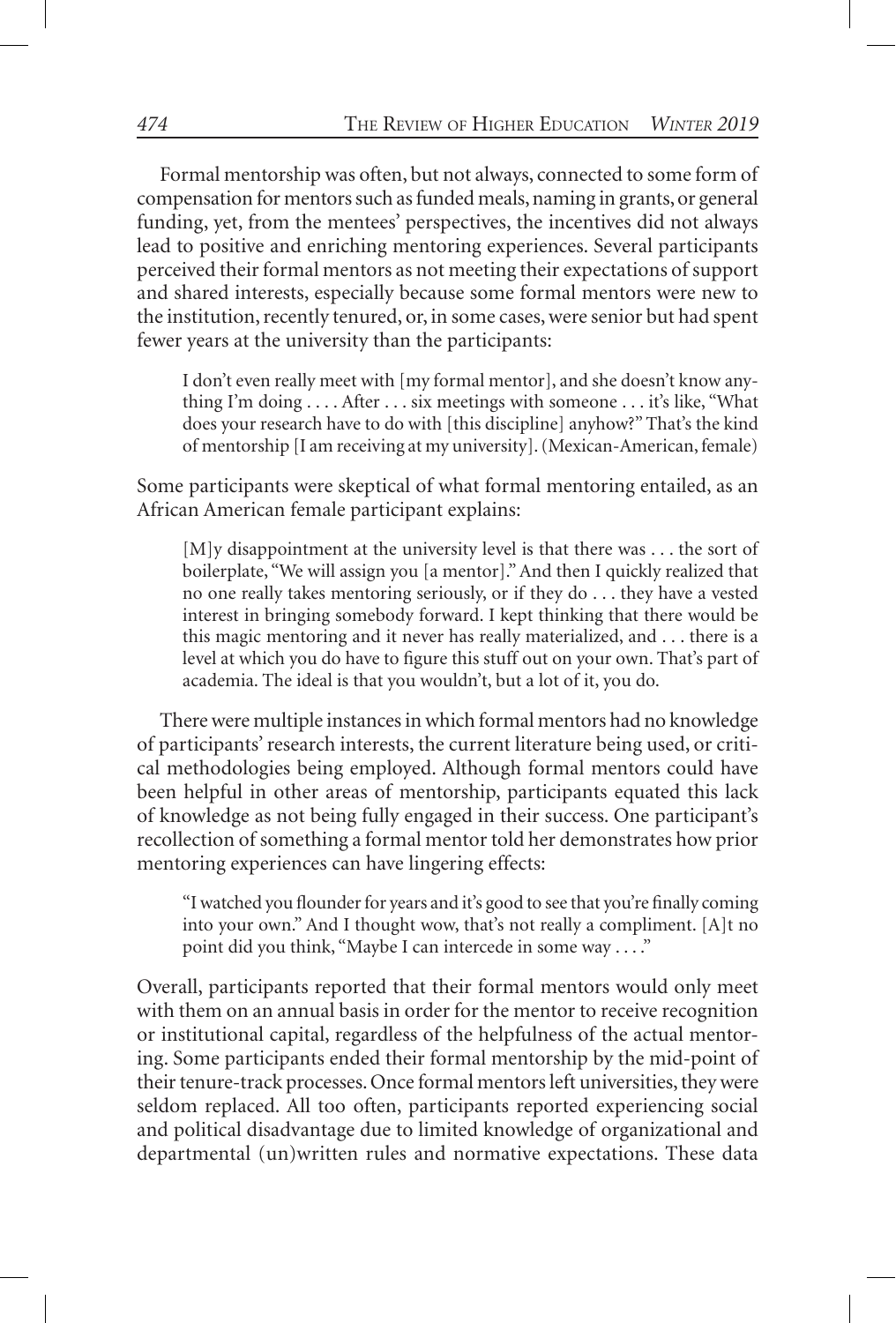demonstrate that formal mentoring may be a critically important tool for navigating academic terrains, if mentors value the work of their protégés, meet on a regular or as-needed basis, and develop a collaborative partnership to support the career paths of the protégés.

#### *Dynamics of Racial/Ethnic Concordance: "I Know She Means Well:"*

Actively seeking guidance within departments when none is offered, "combined [with the] paradoxical experience of being invisible and hypervisible" (Reddick & Young, 2012, p. 416), inevitably reproduce the independence that is so strongly upheld within the organizational culture. Yet, participants expected that, if they could find mentors of the same racial/ethnic background (i.e., racial/ethnic concordance), they would be able to counter the perceptions of exclusion from key social networks, and alienation.

Table 2 shows the level of racial/ethnic concordance for participants who report receiving informal or formal mentorship. Less than half of the sample indicates that they are mentored (informally or formally) by someone of the same race/ethnicity. Five of the 12 African American participants who report receiving informal mentorship have a same-race mentor compared to five of the eight Mexican-American and five of the seven Puerto Rican participants. Regarding formal mentorship, six of the nine African American participants report having a same-race mentor compared to only two of the nine Mexican-American and one of the three Puerto Rican participants.

Although racial/ethnic concordance across mentoring modalities is not necessary, many of the participants expected that a senior URM faculty member could better address concerns regarding the role of race/ethnicity, among other social identities, which they believed may hinder their career trajectories. A Mexican-American female participant illustrates the value of having a formal mentor who is also a role model, "[M]y realization that I had someone who was Latina like me and . . . a good scholar was just something that was just very unique and rare. And I think that . . . has made a world of difference ...."

When participants could not identify a URM senior faculty member, they sought support from non-URM senior faculty in their departments and noted a mismatch of values and interests with their cross-racial/ethnic mentors. Based on the perceptions of a majority of the participants, White senior faculty seemed uninformed and ambivalent about addressing the professional socialization of early career URM faculty. Some participants indicated that their White mentors "didn't really know what to do with [them] and the topics that [they] wanted to study." These mentors were often depicted as wellmeaning, enlightened, and "appropriate" in their interactions. However, they were also perceived as condescending and demonstrating benevolent racism: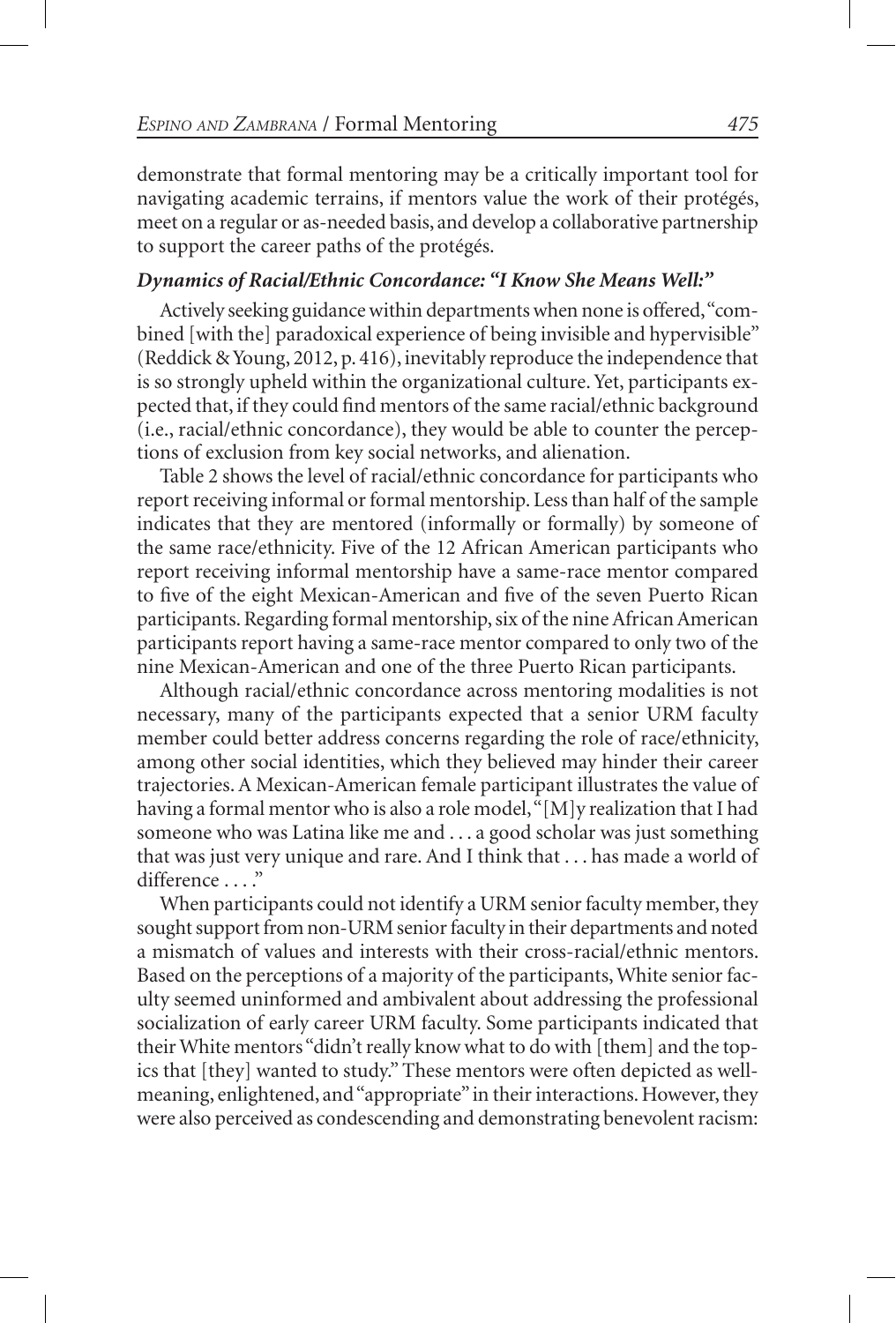| Participant Race/Ethnicity | Mentor Race/Ethnicity |              |          |          |          |  |  |
|----------------------------|-----------------------|--------------|----------|----------|----------|--|--|
| Informal Mentorship        | White                 | <b>Black</b> | Asian    | Hispanic | Other    |  |  |
| African American           | 6                     | 5            |          |          |          |  |  |
| Mexican-American           |                       |              |          |          |          |  |  |
| Puerto Rican               |                       |              |          | 5        |          |  |  |
| Total                      | 9(32%)                | 6(21%)       | $1(4\%)$ | 11 (39%) | $1(4\%)$ |  |  |
| Formal Mentorship          |                       |              |          |          |          |  |  |
| African American           | $\mathfrak{D}$        | 6            |          |          |          |  |  |
| Mexican-American           | 6                     |              |          |          |          |  |  |
| Puerto Rican               |                       |              |          |          |          |  |  |
| Total                      | 9(43%)                | 8(38%)       | $0(0\%)$ | 4(19%)   | $0(0\%)$ |  |  |

## **Table 2. Racial/Ethnic Mentor Concordance**

[My White formal mentor] . . . proceeded to tell me that when you go for this grant because it requires a formal presentation to the board, "You need to make sure that you sit straight at the meeting. You don't want to lean. You need to make sure that . . . you wear a suit." I would have never been here if I didn't know any of that stupid nonsense that [she was] telling me. (Mexican-American, male)

From the participant's perspective, a helpful formal mentor would have provided guidance on preparing for the grant meeting and effectively communicating one's research interests to the funding board. Instead, the mentorship was focused on behavior. Participants were seeking instrumental guidance rather than unsolicited advice pertaining to racial/ethnic and gender performance.

Although this study did not include the perspectives of senior faculty mentors, there is some support for URM faculty's perceptions of their senior colleagues. When there is a mismatch between the faculty member's values and expectations and the organizational culture, senior faculty can choose to leave, become disengaged, or remain silent and ambivalent to the department and early career faculty (Huston et al., 2007; O'Meara et al., 2016). Because they have already established their professional networks, senior faculty are less likely to depend on departmental colleagues, which directly affects "junior faculty who often rely more heavily on senior departmental colleagues for intellectual exchange and collaboration" (Huston et al., 2007, p. 515).

### **Conclusion and Implications**

In this study, we focus on the complexities and contradictions of academic organizations in order to contextualize how organizational support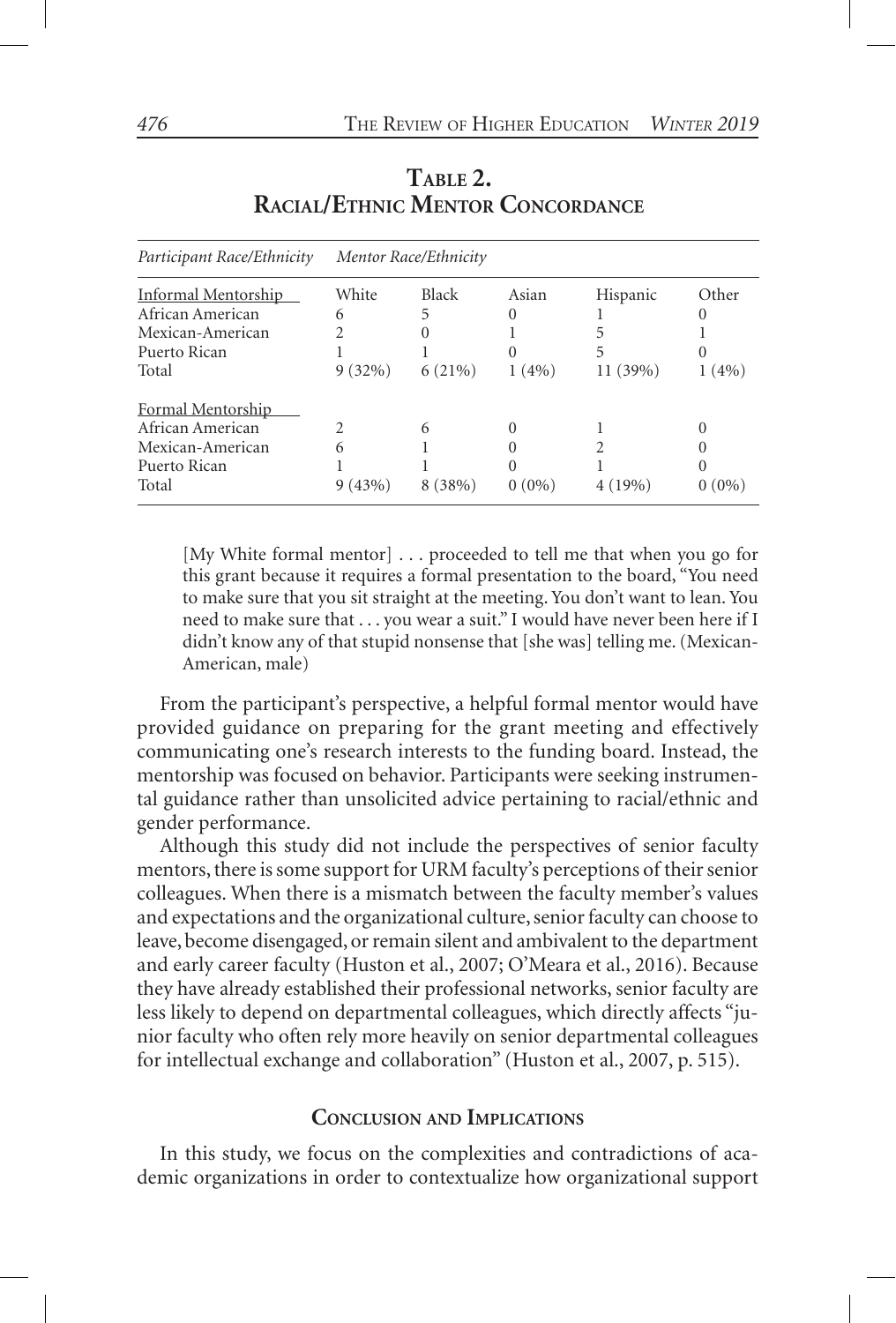structures systematically maintain racialized boundaries and implement a particular practice in the name of effective professional socialization: formal mentoring. Participants' responses to experiences with mentoring modalities, especially formal mentoring, provide rich context for the conditions under which URM faculty are mentored or experience an absence of mentoring. The data reveal the following potential impacts that mentoring (or its absence) can have on URM faculty career paths: an absence of mentoring can lead to significant career miscalculations; well-intentioned mentors can devalue URM faculty's work and scholarship; senior faculty are not held accountable for observed disengagement from URM faculty career development; and inadequate mentorship often limits access to social networks and collaborative research opportunities that can lead to career advancement. Participants reported receiving disparate forms of mentoring, with advice ranging from navigating departmental politics to relationship-building and maintaining normative expectations. Findings indicate that helpful mentoring could have diminished the impact of career miscalculations if the "lone wolves" had received any form of mentorship. However, few mentoring relationships fit the optimal standards of mentorship in providing both instrumental and social support as well as validation for URM faculty's research, teaching, and service interests. Moreover, these data caution that a "mentoring glass ceiling" (Noy & Ray, 2012, p. 905) may be reached due to the quality of mentorship received across modalities. The mentoring glass ceiling, in effect, limits access to professional socialization experiences that prepare URM faculty to navigate power relations and hostile academic environments.

Our data show that a formal mentoring modality, in particular, has the potential to complement URM faculty's abilities to navigate academic terrains and successfully meet conventional standards of productivity and career success, but it must involve training non-URM mentors to tailor their knowledge and skill sets for protégés in order to fully capitalize on and maximize the human resources at the university, as well as prepare URM faculty to address the benefits and challenges of cross-racial/ethnic interaction. In addition, participants' experiences with White senior faculty show the disengagement of senior faculty and the limited access that early career faculty have to senior URM faculty, especially because the low numbers of senior URM faculty make matching mentors of similar racial/ethnic backgrounds untenable. Finally, racial/ethnic concordance in formal mentoring relationships is not a viable option for two reasons: a) formal mentorship can contribute to additional workload for this small group, and b) URM senior faculty may also be marginalized and not have access to the power structures and social networks that can facilitate career success.

When URM faculty are unable to obtain helpful mentorship, which can affect their career advancement, the university may claim a "socially constructed ignorance" (Chesler & Crowfoot, 2005, p. 439) because there is restricted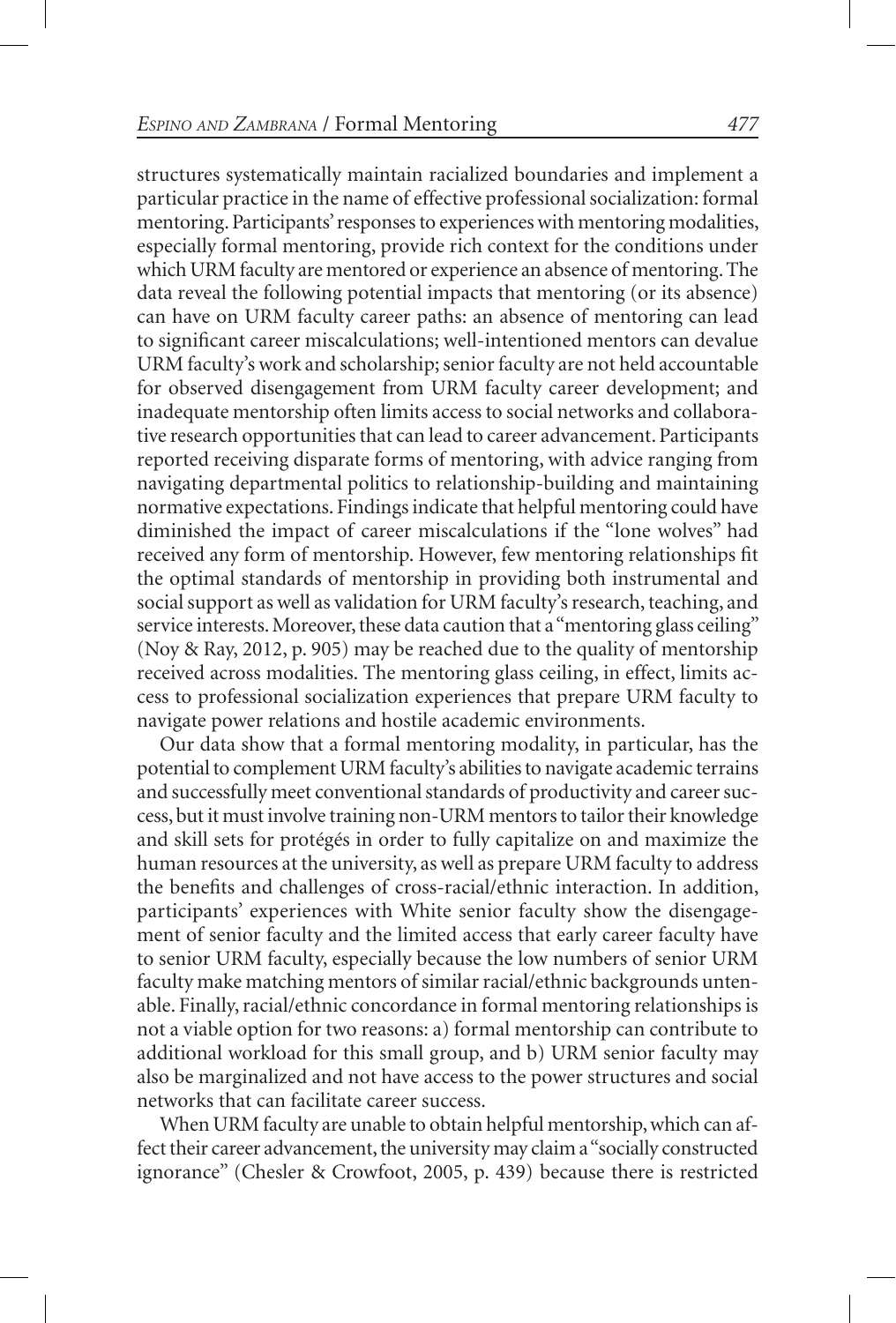oversight, a lack of accountability measures or subsequent sanctions, and few incentives for acknowledging the racial/ethnic-driven realities experienced by URM faculty on their campuses. When mentorship is formalized and codified within organizational structures and arrangements, the outcomes of formal mentoring initiatives are not necessarily focused on helping the individual faculty member succeed; rather, what is sustained and reinforced is "the underlying worldview of systems and policies that treat mentoring as a commodity to be traded and exchanged" (Mullen, 2012, p. 14). Thus, formal mentoring modalities are frequently conduits of organizational accommodation that support the (un)written rules that maintain the status quo by controlling what is produced and deemed worthy of reward (Jermier, 1998, p. 235). As a result, URM faculty miss key opportunities to understand the (un)written expectations within specific organizational contexts, which can have injurious consequences in tenure and promotion processes. Formal mentoring modalities can serve as potential mechanisms to advance URM faculty retention and career success, but these opportunities may require altering the organizational structure of academic work environments to ensure more inclusive and responsive evidence-based policies and practices.

For formal mentoring to be helpful, departmental leadership should recognize senior faculty who withdraw from the department's intellectual and/or social life, decision-making processes, and mentoring opportunities, as well as address "cynical or discouraging advice to protégés" that impact departmental climate before matching mentors and protégés (Huston et al., 2007, p. 514). The consequences of not attending to disengaged or biased senior faculty could lead to early career faculty departure, which will cost the university not only talented URM faculty, but "departmental time, resources, and money that must go into conducting searches and providing attractive start-up packages for new faculty" (Huston et al., 2007, p. 514).

Another organizational implication of matching disengaged senior faculty with early career URM faculty is the "absolution of [organizational] responsibility and an implicit form of racism" (Mullen, 2012, p. 419). These data show that "a match" only matters if similar values are shared and research interests are validated between the URM faculty and senior mentor. Although racial/ethnic concordance may provide a mentoring relationship in which URM faculty can discuss racial realities in PWIs, supporting early career URM faculty is everyone's responsibility, regardless of race/ethnicity. If URM faculty are left to only seek support and mentorship from other URM faculty, the cycle of over burdening URM senior faculty continues.

Accordingly, several questions are prominent from these analyses. Who is responsible for developing successful and helpful formal mentoring modalities at research-extensive universities beyond the notion of *all early career faculty*? How do institutions tailor formal mentoring modalities to avoid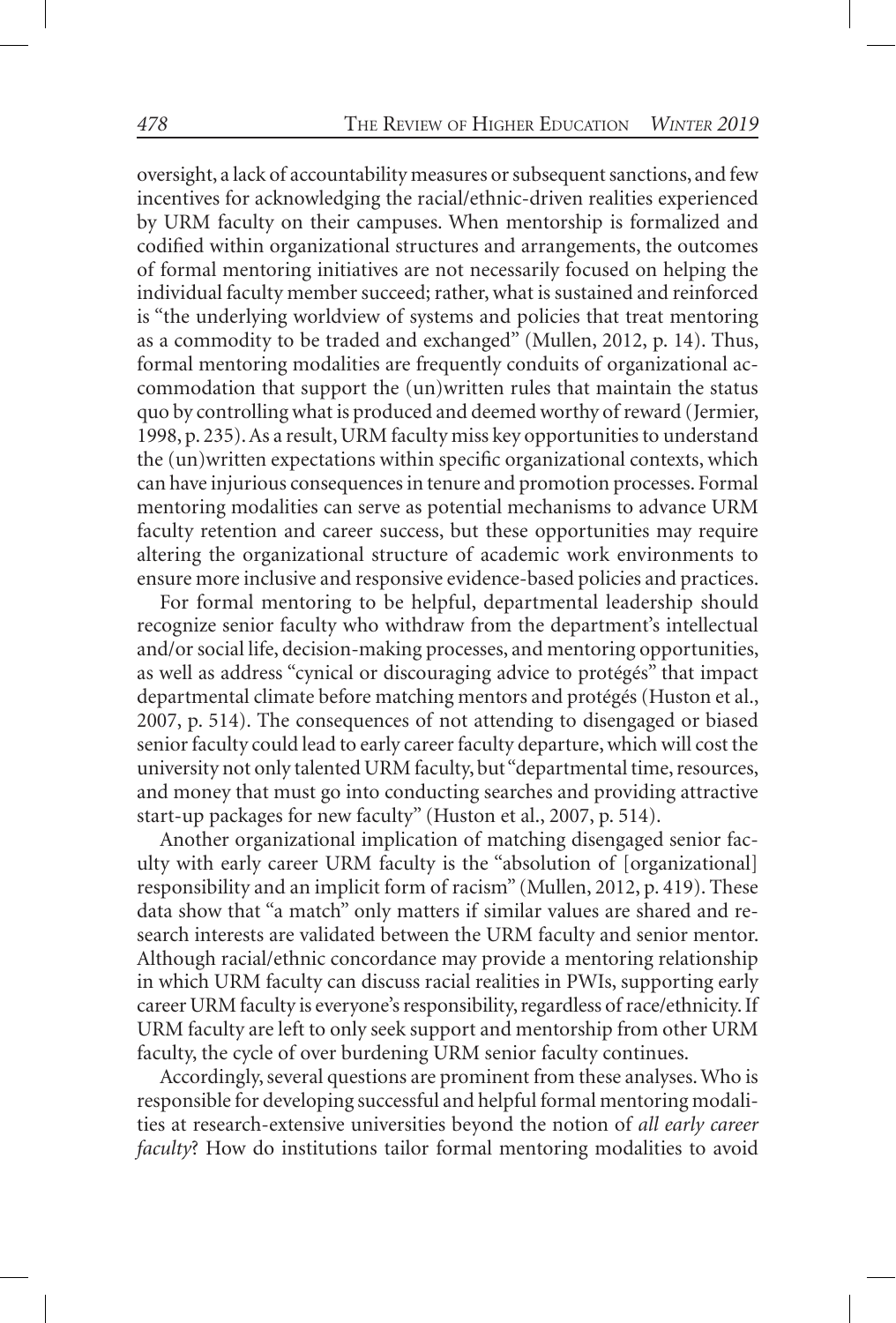the one size fits all approach? Are there ways to assess the viability of this modality that integrates not only "how to navigate a system and deal with the unwritten rules and . . . the institutional context that you're in" (Puerto Rican, female) but also examine how to better prepare URM faculty for career success including acknowledging their scholarly, teaching and service contributions in and outside of the academy? Despite best intentions, failure to address these questions can lead formal mentoring opportunities to become no more than symbolic investments that supposedly incorporate the needs of all faculty, yet perpetuate paternalistic, disempowering, and, at times, exploitive structures that inhibit the success of URM faculty (Foote & Solem, 2009; Mullen, 2012).

Our findings extend the current higher education discourse on mentoring and historically under-represented faculty in three major ways: providing information on how to improve higher education organizational accountability in URM faculty investments; addressing the unique challenges of a segment of the diverse academic work force, URM faculty; and adding nuance to the burgeoning mentorship literature by highlighting specific mentoring modalities and their helpfulness in professional socialization for early career URM faculty. Securing the pipeline for faculty means that current URM faculty need to be mentored in intentional, helpful, and inclusive ways through a university commitment to promoting faculty investment and offering incentives for addressing implicit bias. Key characteristics of helpful formal mentoring opportunities include an "attentive matching process, involvement of both career-related and psychosocial mentoring functions, high mentor commitment, participant understandings of the program's goals, quality training [of mentors], and mentee satisfaction with the mentorship" through assessment (Chao, 2009, p. 315). Helpful formal mentoring opportunities for URM faculty should include mentors who are (a) aware of the community-driven focus and social justice values that often guide URM faculty's professional lives; (b) aware of systemic barriers and challenges that may hamper URM faculty's abilities to thrive and perform; (c) politically savvy within the department and across the institution; and (d) mindful of the service, mentoring, and teaching demands often placed upon URM faculty (Harley, 2008). Prior to launching a formal mentoring initiative, universities can address the needs of mentors and protégés by offering a tailored senior mentor training program similar to the one offered by the University of Wisconsin, and offering an orientation for new URM faculty who wish to understand the role of mentoring and how to capitalize on those resources (see http://cimerproject.org/#/). Finally, universities should conduct incremental assessments of these programs, separate from performance reviews, as well as ample organizational support that rewards and holds mentors accountable to ensure that mentors provide robust mentorship and protégés obtain the knowledge and skills to succeed.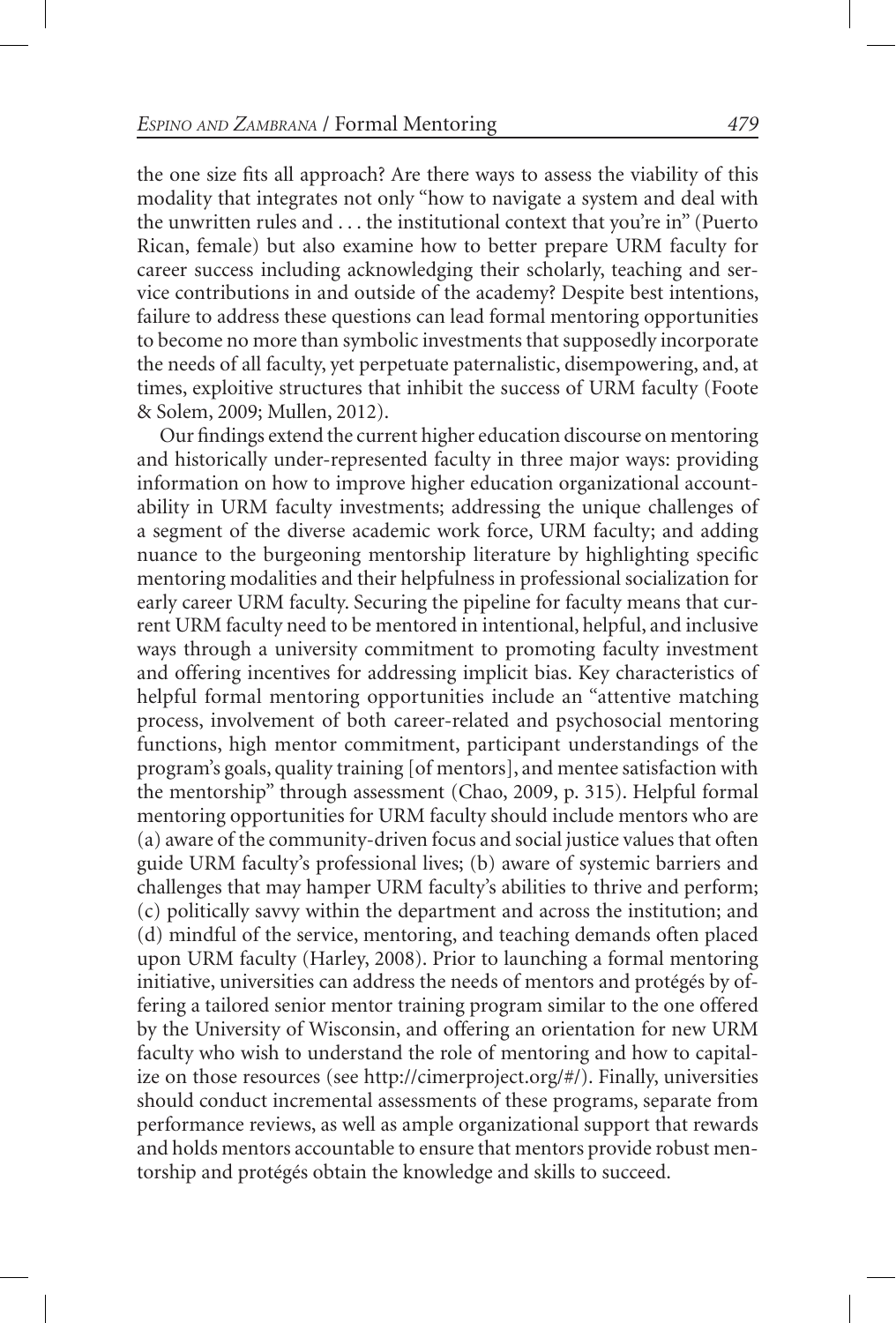Helpful formal mentoring modalities are not a panacea for retaining URM faculty, but they are an integral part of the larger puzzle of how research-extensive universities can lessen the "revolving door" in tenure and promotion. Future research should explore how and if the continuum of mentoring (e.g., formal and informal; external agency/foundation-based and university-based; in-person and virtual) and alternative approaches prepare future and current faculty to navigate and foster change in existing organizational structures. As one participant observed, we wish to create a system whereby URM faculty can "live this [academic] life in a meaningful way without it burning you and breaking your soul."

#### **References**

- Aguirre, Jr., A. (2000). *Women and minority faculty in the academic workplace: Recruitment, retention, and academic culture*. ASHE-ERIC Higher Education Report, 27(6).
- Alemán, Jr., E., & Alemán, S. M. (2010). "Do Latin@ interests always have to 'converge' with White interests?": (Re)claiming racial realism and interest-convergence in critical race theory praxis. *Race Ethnicity and Education, 13*(1), 1–21.
- Bell, D. (2004). *Silent covenants: Brown v. board of education and the unfulfilled hopes for racial reform*. New York: Oxford University Press.
- Bensimon, E. M. (2005). Closing the achievement gap in higher education: An organizational learning perspective*. New Directions for Higher Education, 131*, 99–111.
- Blackwell, J. E. (1989). Mentoring: An action strategy for increasing minority faculty. *Academe, 75*, 8–14.
- Bonilla-Silva, E. (2009). *Racism without racists: Color-blind racism and the persistence of racial inequality in America*. Lanham, MD: Rowman & Littlefield.
- Boykin, S. D., Zambrana, R. E., Williams, K., Salas-Lopez, D., Sheppard, V., & Headley, A. (2003). Mentoring underrepresented minority female medical school faculty: Momentum to increase retention and promotion. *Journal of the Association for Academic Minority Physician, 14*(1), 15–18.
- Brown, M. C., Davis, G. L., & McClendon, S. A. (1999). Mentoring graduate students of color: Myths, models and modes. *Peabody Journal of Education, 74*(2), 105–118.
- Carr, P. L., Palepu, A., Szalacha, L., Caswell, C., & Inui, T. (2007). Flying below the radar: A qualitative study of minority experience and management of discrimination in academic medicine. *Medical Education, 41*, 601– 609.
- Castro, F. G., Kellison, J. G., Boyd, S. J. & Kpoak, A. (2010). A methodology for conducting integrative mixed methods research and data analyses. *Journal of Mixed Methods Research, 4*(4), 342–360.
- Center for Postsecondary Research. (2015). 2015 update: Facts & figures. Retrieved from http://carnegieclassifications.iu.edu/downloads/CCIHE2015-FactsFigures.pdf
- Chao, G. T. (2009). Formal mentoring: Lessons learned from past practice. *Professional Psychology: Research and Practice, 40*(3), 314–320.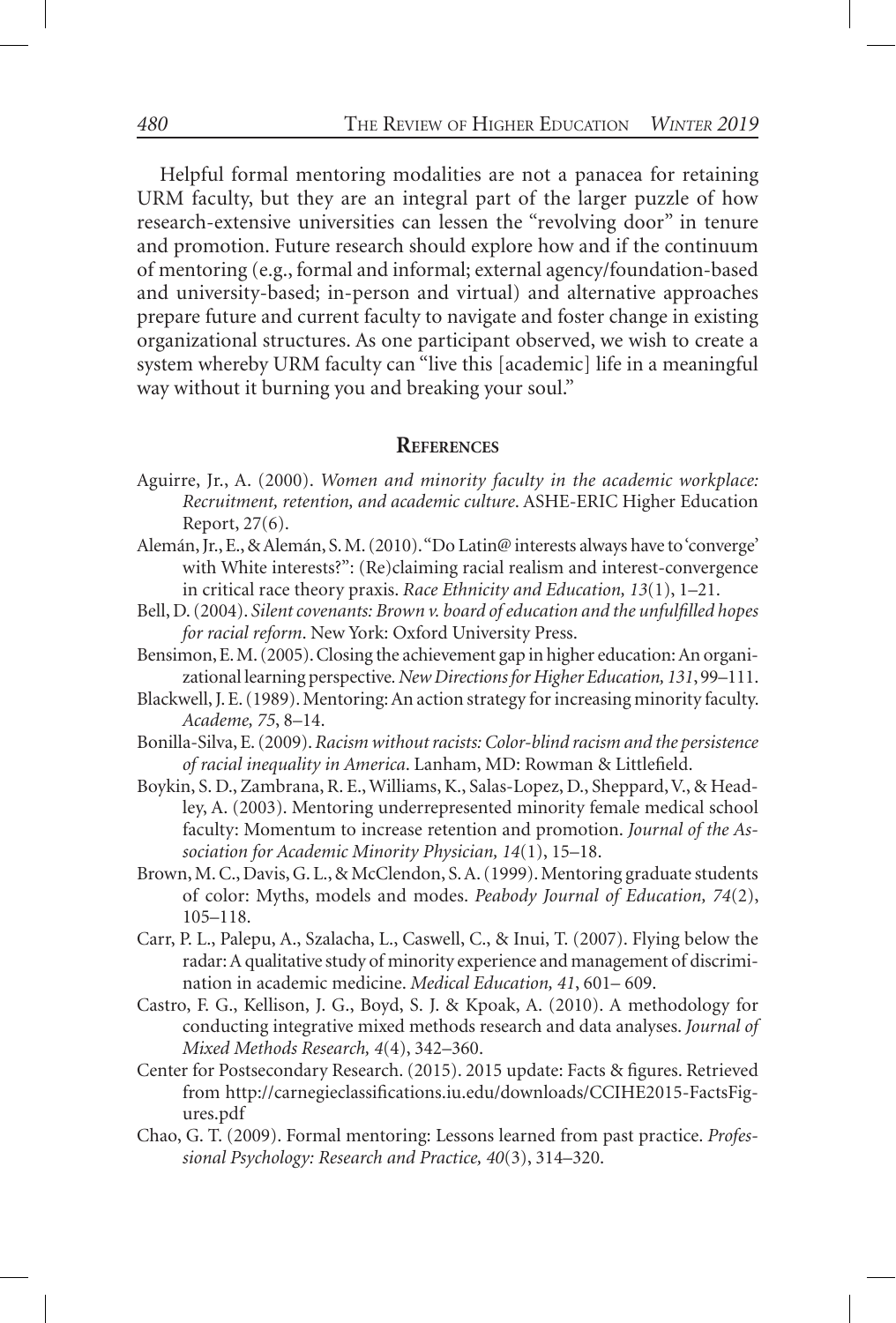- Chesler, M. A., & Crowfoot, J. (2000). An organizational analysis of racism in higher education. In C. Brown II (Ed.), *Organization and governance in higher education: ASHE reader series* (5th edition, pp. 436–469). Boston, MA: Pearson Learning Solutions.
- Chesler, M., Lewis, A., & Crowfoot, J. (2005). *Challenging racism in higher education: Promoting justice*. New York: Rowan and Littlefield.
- Clarke, A. (2007). Feminisms, grounded theory, and situational analysis. In S. Hesse-Biber (Ed.), *Handbook of feminist research: Theory and praxis* (pp. 388–412). Thousand Oaks, Calif: SAGE Publications.
- Corbin, J. M., & Strauss, A. L. (2008). *Basics of qualitative research: Techniques and procedures for developing grounded theory*. Los Angeles: Sage Publications.
- Cowin, K. M., Cohen, L. M., Ciechanowski, K. M., & Orozco, R. A. (2011). Portraits of mentor-junior faculty relationships: From power dynamics to collaboration. *Journal of Education, 192*(1), 37–47.
- Croom, N. N., & Patton, L. D. (2011–2012). The miner's canary: A critical race perspective on the representation of Black women full professors. *Negro Educational Review,62–63*(1–4), 13–39.
- Csikszentmihalyi, M. (2009). Forward. In J. Nakamura, D. J. Shernoff, & C. H. Hooker (Eds.), *Good mentoring: Fostering excellent practice in higher education* (pp. xi-xvi). San Francisco, CA: Jossey-Bass.
- Daley, S., Wingard, D. L., & Reznik, V. (2006). Improving the retention of underrepresented minority faculty in academic medicine. *Journal of the National Medical Association, 98*, 1435–1440.
- Delgado, R., & Stefancic, J. (2001). *Critical race theory: An introduction*. New York: New York University Press.
- Denzin, N. K., & Lincoln, Y. S. (1998). *Collecting and interpreting qualitative materials*. Thousand Oaks: Sage Publications.
- Diggs, G. A., Garrison-Wade, D. F., Estrada, D., & Galinda, R. (2009). Smiling faces and colored spaces: The experiences of faculty of color pursuing tenure in the academy. *Urban Review, 41*, 312–333.
- Espino, M. M. (2014). Exploring the role of community cultural wealth in graduate school access and persistence for Mexican American Ph.D.s. *American Journal of Education, 120*(4), 545–575.
- Evans, L., & Moore, W. L. (2015). Impossible burdens: White institutions, emotional labor, and micro-resistance. *Social Problems, 62*, 439–454.
- Feagin, J. R. (2006). *System racism: A theory of oppression*. New York, NY: Routledge.
- Feagin, J. R. (2013). *The White racial frame: Centuries of racial framing and counterframing* (2nd ed.). New York, NY: Routledge.
- Feldman, M. D., Arean, P. A., Marshall, S. J., Lovett, M., & O'Sullivan, P. (2010). Does mentoring matter?: Results from a survey of faculty mentees at a large health sciences university. *Medical Education Online, 15*, 1–8.
- Few, A. L., Stephens, D. P., & Rouse-Arnett, M. (2003). Sister-to-sister talk: Transcending boundaries and challenges in qualitative research with Black women. *Family Relation, 52*(3), 205–215.
- Foote, K. E., & Solem, M. N. (2009). Toward better mentoring for early career faculty: Results of a study of U.S. geographers. *International Journal for Academic Development, 14*(1), 47–58.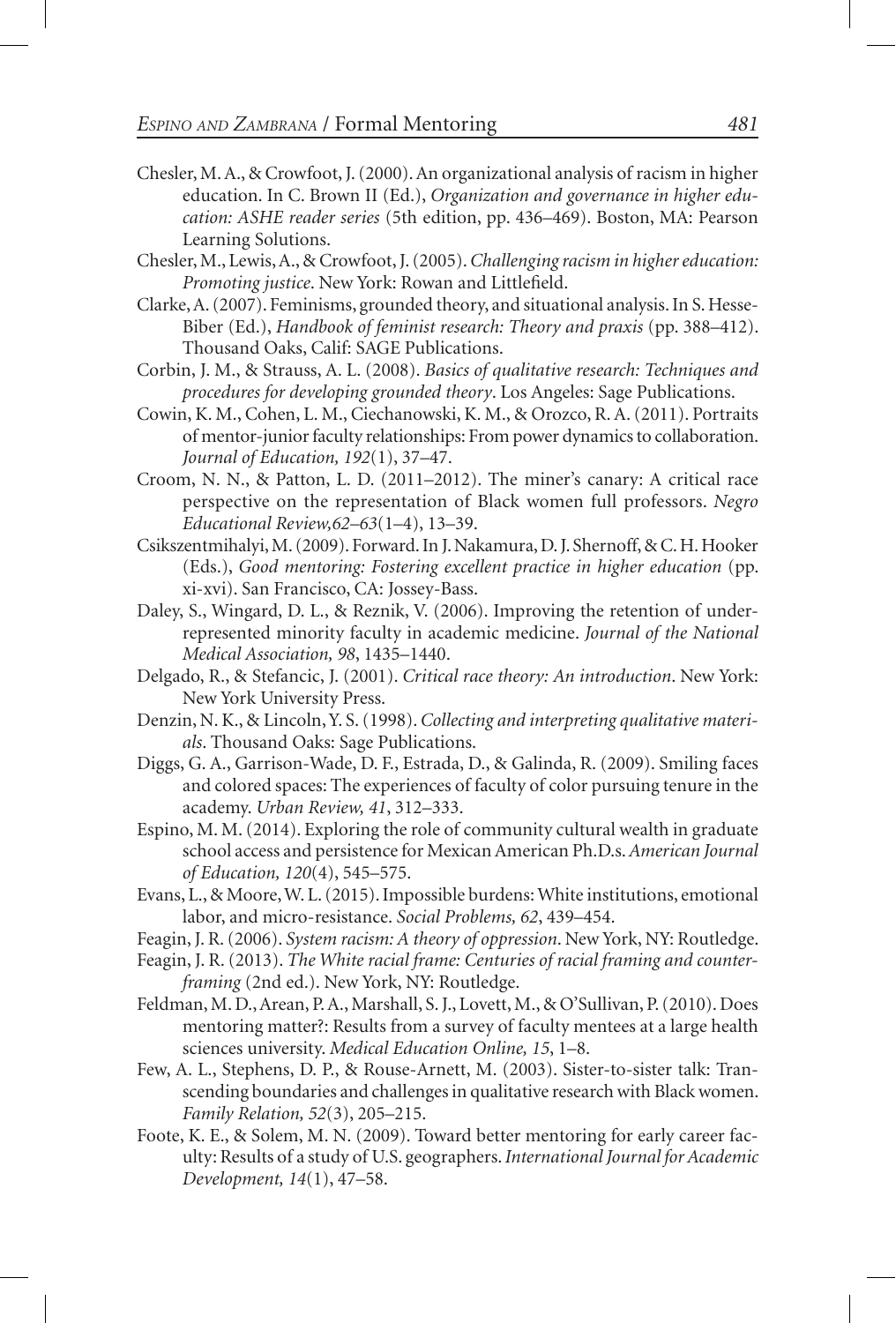- Glesne, C. (2011). *Becoming qualitative researchers: An introduction* (4th ed.). Boston: Pearson Education.
- Gonzáles, L. D., Murakami, E., & Núñez, A. (2013). Latina faculty in the labyrinth: Constructing and contesting legitimacy in Hispanic serving institutions. *Educational Foundations, 27*(1/2), 65–89.
- Griffin, K. A. (2012). Learning to mentor: A mixed methods study of the nature and influence of Black professors' socialization into their roles as mentors. *Journal of the Professoriate*, *6*(2), 27–58.
- Gutiérrez y Muhs, G., Niemann, Y. F., Gonzalez, C. G., & Harris, A. P. (2012). *Presumed incompetent: The intersections of race and class for women in academia*. Boulder, Colorado: Utah State University Press.
- Guzman Johannessen, B. G., & Unterreiner, A. (2010). Formal and informal mentoring in academia for the 21st century. *Education and Society, 28*(3), 31–49.
- Harley, D. A. (2008). Maids of academe: African American women faculty at predominantly White institutions. *Journal of African American Studies, 12*, 19–36.
- Hill Collins, P. (2015). Intersectionality's definitional dilemmas. *Annual Review of Sociology, 41*, 1–20.
- Huston, T. A., Norman, M., & Ambrose, S. A. (2007). Expanding the discussion of faculty vitality to include productive but disengaged senior faculty. *The Journal of Higher Education, 78*(5), 493–522.
- Jermier, J. M. (1998). Introduction: Critical perspective on organizational control. *Administrative Science Quarterly, 43*(2), 235–256.
- Jones, S. R., Torres, V., & Arminio, J. (2006). *Negotiating the complexities of qualitative research in higher education: Fundamental elements and issues*. New York: Routledge.
- Johnsrud, L. K., & Sadao, K. C. (1998). The common experience of otherness: Ethnic and racial minority faculty. *The Review of Higher Education*, *21*(4), 315–342.
- Kay, F. M., Hagan, J., & Parker, P. (2009). Principals in practice: The importance of mentorship in the early stages of career development. *Law and Policy*, *31*(1), 69–110.
- Luna, G., & Cullen, D. L. (1995). *Empowering the faculty: Mentoring redirected and renewed*. ASHE-ERIC Higher Education Report No. 3, Washington, DC.
- Margolis, E., & Romero, M. (1998). "The department is very male, very white, very old, and very conservative": The functioning of the hidden curriculum in graduate sociology departments. *Harvard Educational Review, 68*(1), 1–32.
- Martínez Alemán, A. M. (1995). Actuando. In R. V. Padilla & R. Chávez Chávez (Eds.), *The leaning ivory tower: Latino professors in American universities* (pp. 67–76). Albany: State University of New York Press.
- Moreno, J. F., Smith, D. G., Clayton-Pedersen, A. R., Parker, S., & Teraguchi, D. H. (2006). *The revolving door for underrepresented minority faculty in higher education: An analysis from the campus diversity initiative* (Research Brief). San Francisco, CA: The James Irvine Foundation.
- Mullen, C. A. (2012). Mentoring: An overview. In S. J. Fletcher & C. A. Mullen (Eds.), *The Sage handbook of mentoring and coaching in education* (pp. 7–23). Los Angeles: Sage Publications.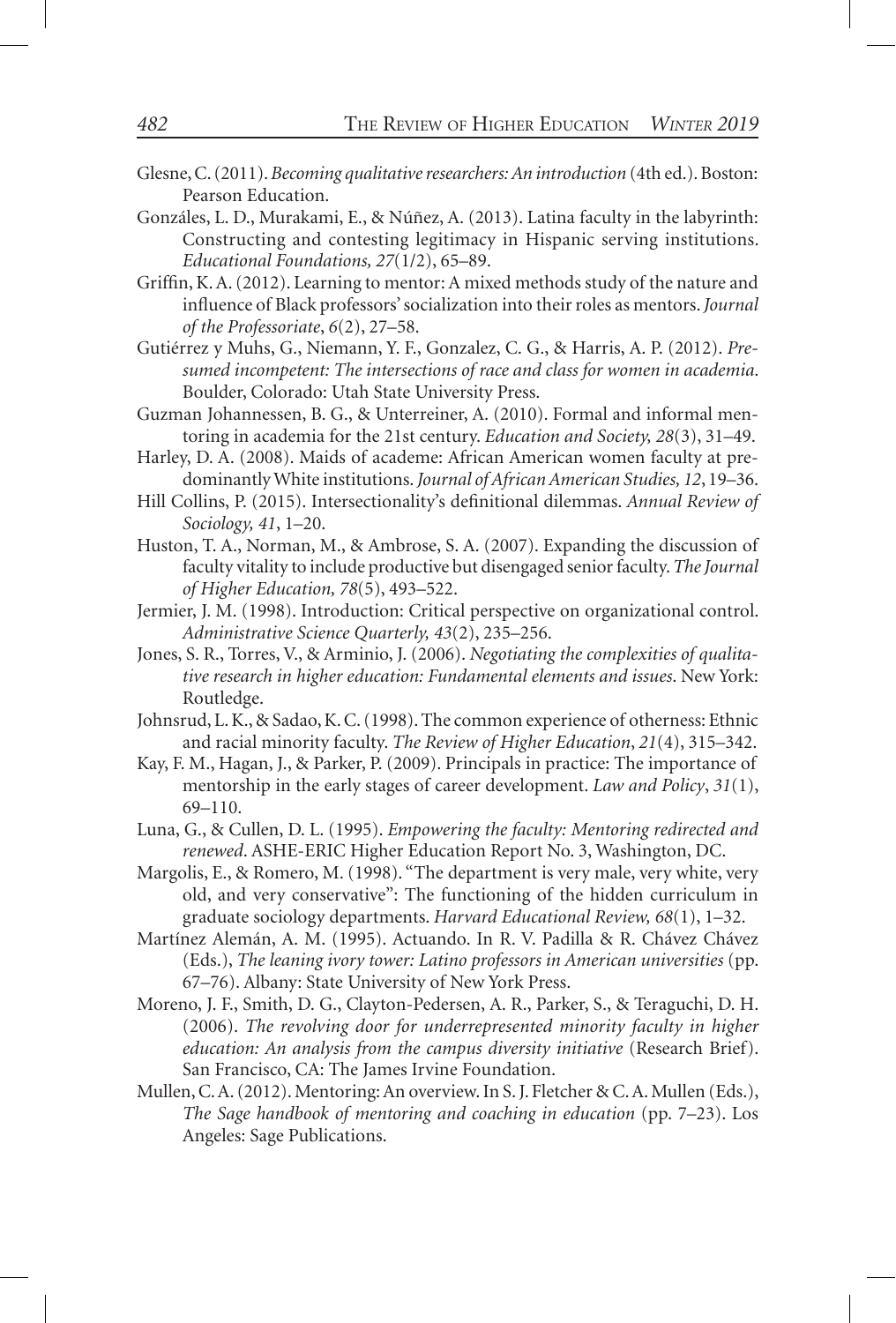- Mullen, C. A., & Hutinger, J. L. (2008). The principal's role in fostering collaborative learning communities through faculty study group. *Theory into Practice, 47*(4), 276–285.
- Murakami, E. T., & Núñez, A. (2014). Latina faculty transcending barriers: Peer mentoring in a Hispanic-serving institution. *Mentoring & Tutoring: Partnership in Learning, 22*(4), 284–301.
- National Center for Education Statistics [NCES]. (2016). *The condition of education 2016* (NCES-2016–144). Washington, DC: U.S. Department of Education.
- Noy, S., & Ray, R. (2012). Graduate students' perceptions of their advisors: Is there systematic disadvantage in mentorship?" *Journal of Higher Education, 83*(6), 876–914.
- O'Meara, K.A., Chalk Bennett, J., & Niehaus, E. (2016). Left unsaid: The role of work expectations and psychological contracts in faculty careers and departure. *The Review of Higher Education, 39*(2), 269–297.
- Otieno, T., Lutz, P. M., & Schoolmaster, F. A. (2010). Enhancing recruitment, professional development, and socialization of junior faculty through formal mentoring programs. *Metropolitan Universities, 21*(2), 77–91.
- Patton, L. D. (2009). My sister's keeper: A qualitative examination of mentoring experiences among African American women in graduate and professional schools. *The Journal of Higher Education, 80*(5), 510–537.
- Patton, L. D., & Harper, S. R. (2003). Mentoring relationships among African American women in graduate and professional schools. *New Directions for Student Services*, (104), 67–78.
- Patton, M. (2002). *Qualitative research and evaluation methods*. Thousand Oaks: Sage Publications.
- Perlow, L. A. (1998). Boundary control: The social ordering of work and family time in a high-tech corporation. *Administrative Science Quarterly, 43*(2), 328–357.
- Pifer, M. J., & Baker, V. L. (2013). Managing the process: The intradepartmental networks of early-career academics. *Innovative Higher Education, 38*, 323–337.
- Pillow, W. (2003). Confession, catharsis, or cure? Rethinking the uses of reflexivity as methodological power in qualitative research. *International Journal of Qualitative Studies in Education, 16*(2), 175–196.
- Price, E. G., Powe, N. R., Kern, D., Hill Golden, S., Wand, G. S., & Cooper, L. A. (2009). Improving the diversity climate in academic medicine: Faculty perceptions as a catalyst for change. *Academic Medicine, 84*(1), 95–105.
- Reddick, R. J., & Young, M. D. (2012). Mentoring graduate students of color. In S. J. Fletcher & C.A. Mullen (Eds.), *The Sage handbook of mentoring and coaching in education* (pp. 412–429). Los Angeles: Sage Publications.
- Ridgeway, C. L. (2014). Why status matters for inequality. *American Sociological Review, 70*(1), 1–16.
- Robert Wood Johnson Foundation [RWJF]. (1995). *National faculty survey*. Princeton, NJ: Author.
- Rubin, H. J., & Rubin, I. (2005). *Qualitative interviewing: The art of hearing data* (2nd ed.). Thousand Oaks, CA: Sage Publications.
- Solórzano, D. G. (1998). Critical race theory, race and gender microaggressions, and the experiences of Chicana and Chicano scholars. *Qualitative Studies in Education, 11*(1), 121–136.